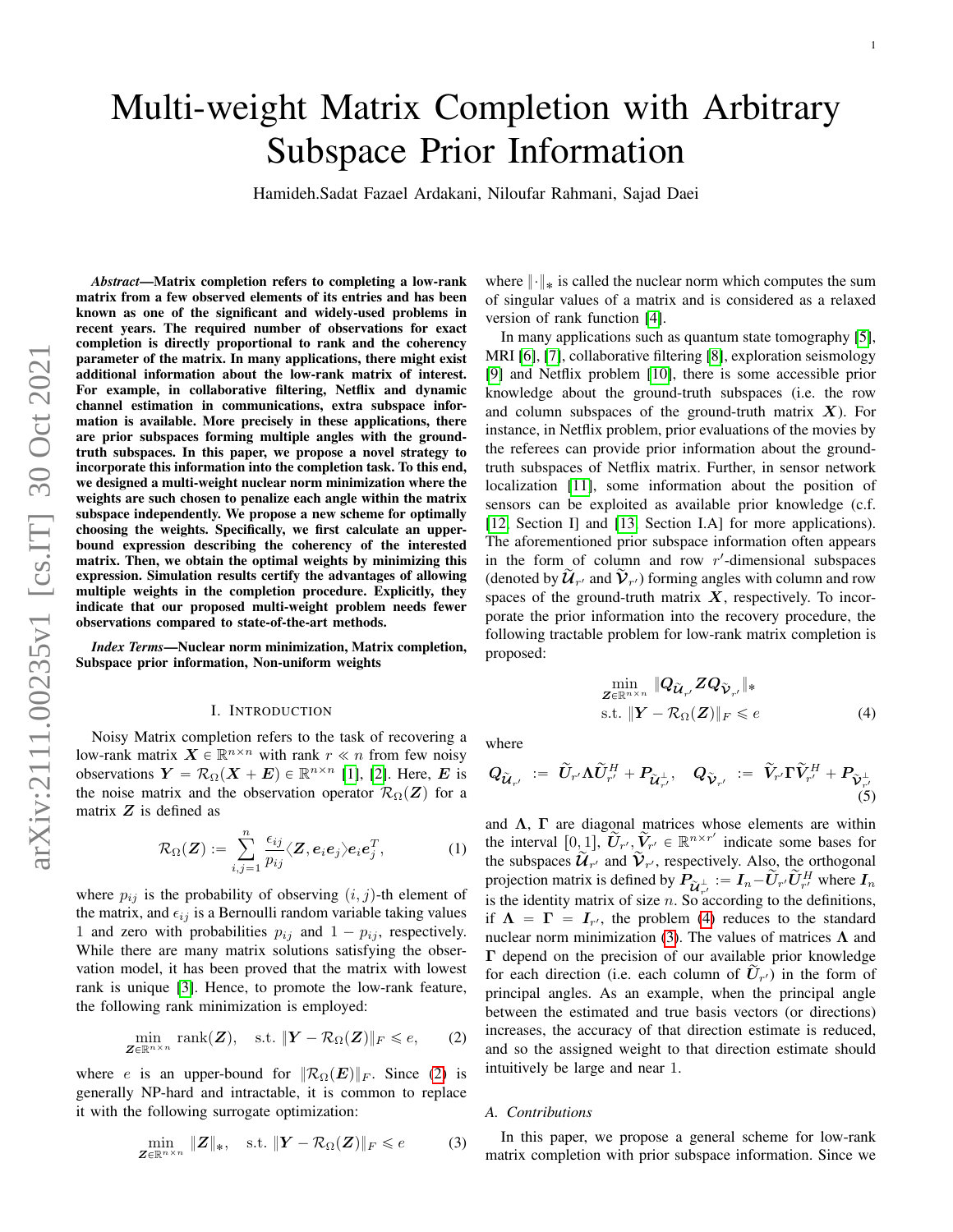penalize the inaccuracy of each basis (direction) in the prior subspace in our proposed method, more degrees of freedom are provided in compared to the previous related works and this leads to fewer required observations for matrix completion. Moreover, we design an optimal strategy to promote the prior formation so as to reduce the required number of samples for completion up to the greatest possible extent. This is accomplished by assigning dedicated weights to penalize the bases of the prior subspaces in an optimal manner. Our theoretical and numerical results also certify that our devised method needs fewer samples for matrix completion compared to the existing similar methods in [\[13\]](#page-11-4) and [\[14\]](#page-11-5).

#### *B. Prior Arts and Key Differences*

In this section, we summarize some of the related existing approaches for completing low-rank matrix. The authors in [\[15\]](#page-11-6) propose a weighted form of trace-norm regularization that outperforms the unweighted version:

$$
\|\boldsymbol{X}\|_{\text{tr}} := \|\text{diag}(\sqrt{\boldsymbol{p}})\boldsymbol{X}\text{diag}(\sqrt{\boldsymbol{q}})\|_{*} \tag{6}
$$

in which  $p(i)$  and  $q(j)$  indicate the probabilities of the ith row and the j-th column of the matrix under observation, respectively.

In [\[16\]](#page-11-7), [\[17\]](#page-11-8) and [\[18\]](#page-11-9), the directions in the row and column subspaces of  $X$  are penalized based on prior information. In [\[19\]](#page-11-10), the authors discuss the problem of minimizing reweighted trace norm as an iterative heuristic and analyze its convergence. In [\[15\]](#page-11-6) and [\[8\]](#page-10-7), the authors considered a generalized nuclear norm to incorporate structural prior information into matrix completion and proposed a scalable algorithm based on the approach of [\[20\]](#page-11-11).

Aravkin et al. in [\[9\]](#page-11-0) for the first time incorporated prior subspace information into low-rank matrix completion by an iterative algorithm in order to solve:

$$
\min_{\mathbf{Z}\in\mathbb{R}^{n\times n}}\|\mathbf{Q}_{\widetilde{\mathbf{U}}_r}\mathbf{Z}\mathbf{Q}_{\widetilde{\mathbf{V}}_r}\|_{\ast},\quad \text{s.t. }\mathbf{Y}=\mathcal{A}(\mathbf{Z})
$$

where

$$
Q_{\tilde{\mathcal{U}}_r} := \lambda P_{\tilde{\mathcal{U}}_r^{\perp}} + P_{\tilde{\mathcal{U}}_r^{\perp}}, \quad Q_{\tilde{\mathcal{V}}_r} := \gamma P_{\tilde{\mathcal{V}}_r^{\perp}} + P_{\tilde{\mathcal{V}}_r^{\perp}} \quad (7)
$$

and  $\lambda$ ,  $\gamma$  depend on the maximum principal angle.

Eftekhari et al. in [\[13\]](#page-11-4) proves that the number of required observations can be reduced compared to the standard nuclear norm minimization in the presence of prior information. Their approach assigns the whole prior subspaces with a single weight that is chosen by maximizing the coherence of the interested matrix. Penalizing the whole subspaces with a single weight seems to be not reasonable since the directions within subspaces have different angles with those of the ground-truth matrix. Thus, it would be better to penalize the far directions more while encouraging the close ones via assigning multiple weights. Further, their approach only works when the prior subspaces are sufficiently close to the ground-truth ones. In [\[14\]](#page-11-5), the authors propose a similar weighting strategy as in [\(4\)](#page-0-1) for low-rank matrix recovery problem. Their approach for choosing the weights is to weaken the restricted isometry property (RIP) condition of the measurement operator and is completely different from what the current work will offer. Unfortunately, many measurement operators (including matrix completion framework) fail to satisfy RIP and thus this approach can not be applied to matrix completion problem. Further, unlike [\[13\]](#page-11-4), the considered prior subspaces in [\[14\]](#page-11-5) can be either far or close to the ground-truth subspaces. In other words, [\[14\]](#page-11-5) has shown that far prior subspaces can be beneficial in improving the performance of low-rank matrix recovery. There are also some works of different flavor in matrix completion such as [\[21\]](#page-11-12), [\[22\]](#page-11-13) which amounts to designing algorithms for recovering coherent low-rank matrices. Despite these efforts, it is still vague to what extent does prior knowledge help (or hurt) matrix completion.

Another related work with the same model as [\(7\)](#page-1-0) is [\[12\]](#page-11-3) where optimal weights are designed based on statistical dimension theory in full contrast to other works that deal with the RIP bound. However, statistical dimension theory is not applicable to many measurement models such as matrix completion framework. It is worth mentioning that our interest in weighted matrix completion is inspired by a closely related field known as compressed sensing [\[23\]](#page-11-14), [\[24\]](#page-11-15), which Needell et al. in [\[25\]](#page-11-16) present recovery conditions for weighted  $\ell_1$ -minimization when there are several available prior information about the support of a sparse signal. This prior information is organized into several sets where each contributes to the support with a certain degree of precision and these sets are assigned nonuniform weights. It is equally important to note the term "nonuniform weights"points out to multiple different weights which are employed interchangeably in this paper. This work can actually be regarded as an extension of [\[25\]](#page-11-16) to the matrix completion case. In order to penalize different directions of the ground-truth matrix, we use non-uniform weights. Despite the general idea, our used tools and analysis in the current work substantially differs from those in [\[25\]](#page-11-16) and involves highly challenging and non-trivial mathematical steps.

#### *C. Outline and Notations*

<span id="page-1-0"></span>The paper is organized as follows: In Section [II,](#page-1-1) we review the uniform (single) weighted strategy introduced in [\[13\]](#page-11-4) with more details. In Section [III,](#page-2-0) we present our main results which amounts to proposing a non-uniform weighted nuclear norm minimization. In Sections [IV,](#page-3-0) some numerical results are provided which verify the superior performance of our method. Finally, in Section [V,](#page-3-1) the paper is concluded.

Throughout the paper, scalars are indicated by lowercase letters, vectors by lowercase boldface letters, and matrices by uppercase letters. The trace and hermitian of a matrix are shown as Tr( $\cdot$ ) and  $(\cdot)^{H}$ , respectively. The Frobenius inner product is defined as  $\langle A, B \rangle_F = \text{Tr}(AB^H)$ .  $|| \cdot ||$  denote the spectral norm and  $X \geq 0$  means that X is a semidefinite matrix. We describe the linear operator  $A: \mathbb{R}^{m \times n} \longrightarrow \mathbb{R}^p$ as  $AX = [\langle X, A_1 \rangle_F, \cdots, \langle X, A_p \rangle_F]^T$  where  $A_i \in \mathbb{R}^{m \times n}$ .<br>The edicint energies of A is defined as  $A^*_{\sigma}$ . The adjoint operator of A is defined as  $\mathcal{A}^* \mathbf{y} = \sum_{i=1}^p y_i \mathbf{A}_i$ and  $\mathcal I$  is the identity linear operator i.e.  $\mathcal I X = X$ .

#### <span id="page-1-1"></span>II. SINGLE WEIGHT NUCLEAR NORM MINIMIZATION

In this section, we explain the strategy of single weight penalization employed in [\[13\]](#page-11-4).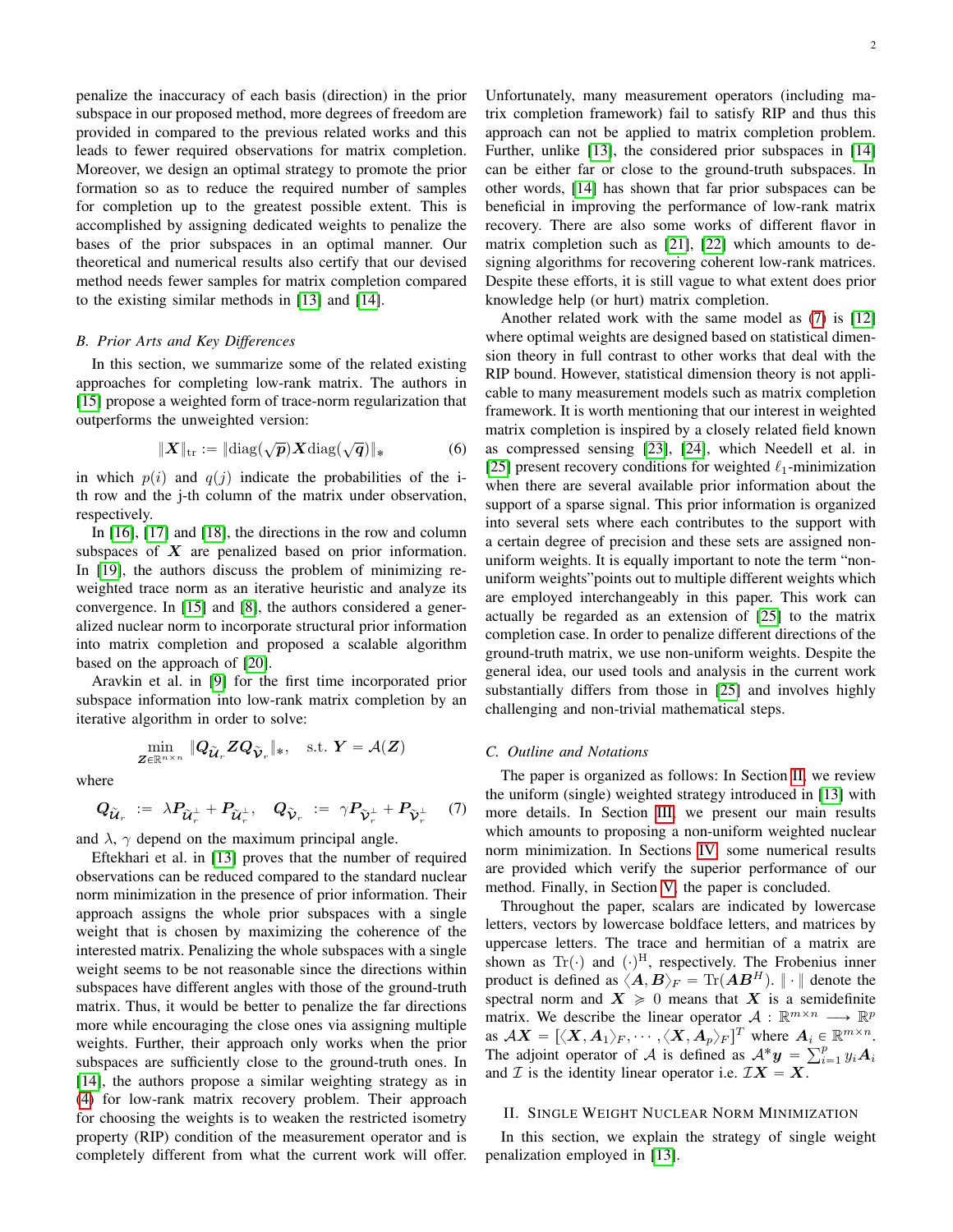**Definition 1** ( [\[12\]](#page-11-3)). Assume  $\mathcal{U} \in \mathbb{R}^n$  is an *r*-dimensional subspace and  $P_U$  indicates orthogonal projection onto that subspace, then the coherency of  $U$  is defined as:

$$
\mu(\mathcal{U}) := \frac{n}{r} \max_{1 \leq i \leq n} \|P_{\mathcal{U}} e_i\|^2, \tag{8}
$$

where  $e_i \in \mathbb{R}^n$  is the canonical vector having 1 in the *i*th location and zero elsewhere. In order to define principal angles between subspaces  $U$  and  $\widetilde{U}$ , let r and r' represent dimensions of U and  $\tilde{U}$ , respectively with  $r \le r'$ . There exists r non-increasing principal angles  $\theta_u \in [0^o, 90^o]^r$ 

$$
\theta_u(i) = \min \left\{ \cos^{-1}(\frac{|\langle \boldsymbol{u}, \widetilde{\boldsymbol{u}} \rangle|}{\|\boldsymbol{u}\|_2 \|\widetilde{\boldsymbol{u}}\|_2}) : \boldsymbol{u} \in \mathcal{U}, \widetilde{\boldsymbol{u}} \in \widetilde{\mathcal{U}}
$$

$$
\boldsymbol{u} \perp \boldsymbol{u}_j \ , \ \widetilde{\boldsymbol{u}} \perp \widetilde{\boldsymbol{u}}_j \ : \ \forall j \in \{i+1, \cdots, r\} \right\}
$$
(9)

where u and  $\tilde{u}$  indicate principal vectors and  $\theta_u(1)$  denotes the maximum principal angle.

**Theorem 1** ( [\[4\]](#page-10-3)). *Assume*  $X_r = U_r \Sigma_r V_r^H \in \mathbb{R}^{n \times n}$  be *a truncated SVD from matrix*  $\boldsymbol{X}$   $\in$   $\mathbb{R}^{n \times n}$ *, for an integer*  $r \leq n$  and let  $X_{r^+} = X - X_r$  indicates the resid*ual.* Consider  $\mathcal{U}_r$  and  $\mathcal{V}_r$  as prior subspace information of  $\mathcal{U}_r = \text{span}(\boldsymbol{X}_r)$  and  $\mathcal{V}_r = \text{span}(\boldsymbol{X}_r^H)$ , respectively. Assume  $\eta(\bm{X}_r) = \eta(\bm{U}_r\bm{V}_r^H) = \max_i \mu_i(\bm{\mathcal{U}}_r) \vee \max_j \nu_j(\bm{\mathcal{V}}_r)$  indicates *the coherence of*  $X_r$ . Additionally, let  $\check{U}$  and  $\check{V}$  represent *orthonormal bases for*  $\text{span}([U_r, U_r])$  *and*  $\text{span}([V_r, V_r])$ *, respectively. For*  $\lambda, \gamma \in (0, 1]$ *, if*  $\widehat{X}$  *is a solution to* [\(4\)](#page-0-1)*, then* 

$$
\|\hat{\mathbf{X}} - \mathbf{X}\|_{F} \lesssim \frac{\|\mathbf{X}_{r^{+}}\|_{*}}{\sqrt{p}} + e\sqrt{pn}
$$
 (10)

*provided that*

$$
1 \ge p \ge \max[\log(\alpha_1.n), 1]. \frac{\eta(\mathbf{X}_r)r \log n}{n}.
$$

$$
\max[1 + \frac{\eta(\breve{\mathbf{U}}\breve{\mathbf{V}}^H)}{\eta(\mathbf{U}\mathbf{V}^H)}, 1]
$$

$$
\alpha_3 \le \frac{1}{8} \tag{11}
$$

*where*  $\eta(\check{U}\check{V}^H)$  *represents the coherence of*  $\check{U}\check{V}^H$  *and* d

$$
\alpha_{1} := \sqrt{\frac{\lambda^{4}\cos^{2}\theta_{u}(1) + \sin^{2}\theta_{u}(1)}{\lambda^{2}\cos^{2}\theta_{u}(1) + \sin^{2}\theta_{u}(1)}} \sqrt{\frac{\lambda^{4}\cos^{2}\theta_{v}(1) + \sin^{2}\theta_{v}(1)}{\lambda^{2}\cos^{2}\theta_{v}(1) + \sin^{2}\theta_{v}(1)}}
$$

$$
\alpha_{2} := \left(\sqrt{\frac{\lambda^{2}\cos^{2}u + \sin^{2}u}{\gamma^{2}\cos^{2}v + \sin^{2}v}} + \sqrt{\frac{\gamma^{2}\cos^{2}v + \sin^{2}v}{\lambda^{2}\cos^{2}u + \sin^{2}u}}\right).
$$

$$
(\sqrt{\lambda^{4}\cos^{2}u + \sin^{2}u} + \sqrt{\gamma^{4}\cos^{2}v + \sin^{2}v})
$$

$$
\alpha_{3} := \frac{3\sqrt{1 - \lambda^{2}}\sin u}{2\sqrt{\lambda^{2}\cos^{2}u + \sin^{2}u}} + \frac{3\sqrt{1 - \gamma^{2}}\sin v}{2\sqrt{\gamma^{2}\cos^{2}v + \sin^{2}v}}.
$$

**Remark 1.** By taking  $\lambda = \gamma = 1$ , the problem [\(4\)](#page-0-1) reduces to the standard unweighted nuclear norm minimization problem [\(3\)](#page-0-2), i.e. it leads to  $\alpha_1 = 1$ ,  $\alpha_2 = 4$  and  $\alpha_3 = 0$ . Thus, [\(11\)](#page-2-1) will change to

$$
1 \ge p \ge \frac{\eta(\boldsymbol{X}_r)r \log^2 n}{n} \cdot \left(1 + \sqrt{\frac{\eta(\boldsymbol{U}\boldsymbol{V}^H)}{\eta(\boldsymbol{U}_r\boldsymbol{V}_r^H)}}\right) \tag{12}
$$

Further, due to the term  $\sqrt{\frac{\eta(\check{U}\check{V}^H)}{\eta(\check{U}\check{V}^H)}}$  $\frac{\eta(UV)}{\eta(\check{U}_r \check{V}_r^H)}$ , the probability of an element being observed is worse than [\[3\]](#page-10-2) for solving [\(3\)](#page-0-2) in the noisy case which is considered as  $1 \ge p \ge \frac{\eta(X_r)r\log^2 n}{n}$ .

## III. NON-UNIFORM WEIGHTING

<span id="page-2-5"></span><span id="page-2-0"></span>In this section, we generalize the single (or uniform) weighted matrix completion with nuclear norm minimization approach [\[13\]](#page-11-4), to the non-uniform weights. Consider  $\tilde{\mathcal{U}}_{r'}$  and  $\hat{\mathcal{V}}_{r'}$  as prior subspace information forming angles with  $\mathcal{U}_r$ and  $\mathcal{V}_r$ , respectively. We optimize the weights according to values of the principal angels. Theorem [\(2\)](#page-2-2) below provides performance guarantees for both noiseless and noisy matrix completion and uniform weighting strategy is a special case of it.

<span id="page-2-2"></span>**Theorem 2.** *Consider*  $X_r \in \mathbb{R}^{n \times n}$  *as a truncated SVD from matrix*  $X$ *, and let*  $X_{r^+} = X - X_r$  *indicate the residual. Let*  ${\boldsymbol{\mathcal{U}}_r = \mathrm{span}({\boldsymbol{X}}_r)$  and  ${\boldsymbol{\mathcal{V}}_r = \mathrm{span}({\boldsymbol{X}}_r^H)}$  indicate the column and row subspaces of  $X_r$ , and the r'-dimensional subspaces  $\widetilde{u}_{r'}$  and  $\widetilde{v}_{r'}$  be their corresponding prior subspace estimates, *respectively. For each pair of subspaces, consider the nonincreasing principal angle vectors defined bellow to indicate the accuracy of prior information:*

$$
\boldsymbol{\theta}_{u} = \angle[\mathcal{U}, \widetilde{\mathcal{U}}], \ \boldsymbol{\theta}_{v} = \angle[\mathcal{V}, \widetilde{\mathcal{V}}]
$$
(13)

 $Assume \,\, \eta(\boldsymbol{X}_r) = \eta(\boldsymbol{U}_r \boldsymbol{V}_r^H) = \max_i \mu_i \,\,(\boldsymbol{\mathcal{U}}_r) \vee \max_j \,\, \nu_j(\boldsymbol{\mathcal{V}}_r)$ *indicate the coherence of*  $X_r$ . Additionally, let  $\check{U}$  and  $\check{V}$  *represent orthonormal bases for* span $([U_r, \check{U}_r'])$  *and* span( $[V_r, \tilde{V}_r']$ ), respectively. For  $\Lambda_{i,i}, \Gamma_{i,i} \in (0,1]$ , let  $\hat{X}$  be *a solution to* [\(4\)](#page-0-1)*. Then,*

<span id="page-2-4"></span><span id="page-2-3"></span>
$$
\|\hat{\mathbf{X}} - \mathbf{X}\|_{F} \lesssim \frac{\|\mathbf{X}_{r^{+}}\|_{*}}{\sqrt{p}} + e\sqrt{pn}
$$
 (14)

<span id="page-2-1"></span>*provided that*

$$
1 \ge p \ge \max[\log(\alpha_4.n), 1]. \frac{\mu(\mathbf{X}_r) r \log n}{n}.
$$

$$
\max[\alpha_5^2 \left(1 + \frac{\eta(\breve{\mathbf{U}} \breve{\mathbf{V}}^H)}{\eta(\mathbf{U} \mathbf{V}^H)}\right), 1]
$$

$$
\alpha_6 \le \frac{1}{4}
$$
(15)

*where*  $\eta(\check{U}\check{V}^H)$  *is the coherence of*  $\check{U}\check{V}^H$  *and* 

$$
\alpha_4 := \alpha_4(u_i, v_i, \lambda(i), \gamma_1(i)) :=
$$
\n
$$
\sqrt{\max_i \left( \frac{\lambda_1(i)^4 \cos^2 \theta_u(i) + \sin^2 \theta_u(i)}{\lambda_1(i)^2 \cos^2 \theta_u(i) + \sin^2 \theta_u(i)} \right)} \cdot \frac{\sqrt{\max_i \left( \frac{\gamma_1(i)^4 \cos^2 \theta_v(i) + \sin^2 \theta_v(i)}{\gamma_1(i)^2 \cos^2 \theta_v(i) + \sin^2 \theta_v(i)} \right)}}{\alpha_5 := \alpha_5(\theta_u(i), \theta_v(i), \lambda_1(i), \gamma_1(i)) :=
$$
\n
$$
\sqrt{\max_i (\lambda_1(i)^2 \cos^2 \theta_u(i) + \sin^2 \theta_u(i))}
$$
\n
$$
\sqrt{\max_i \left( \frac{\gamma_1(i)^4 \cos^2 \theta_v(i) + \sin^2 \theta_v(i)}{\gamma_1(i)^2 \cos^2 \theta_v(i) + \sin^2 \theta_v(i)} \right)} + \sqrt{\max_i (\gamma_1(i)^2 \cos^2 \theta_v(i) + \sin^2 \theta_v(i))}
$$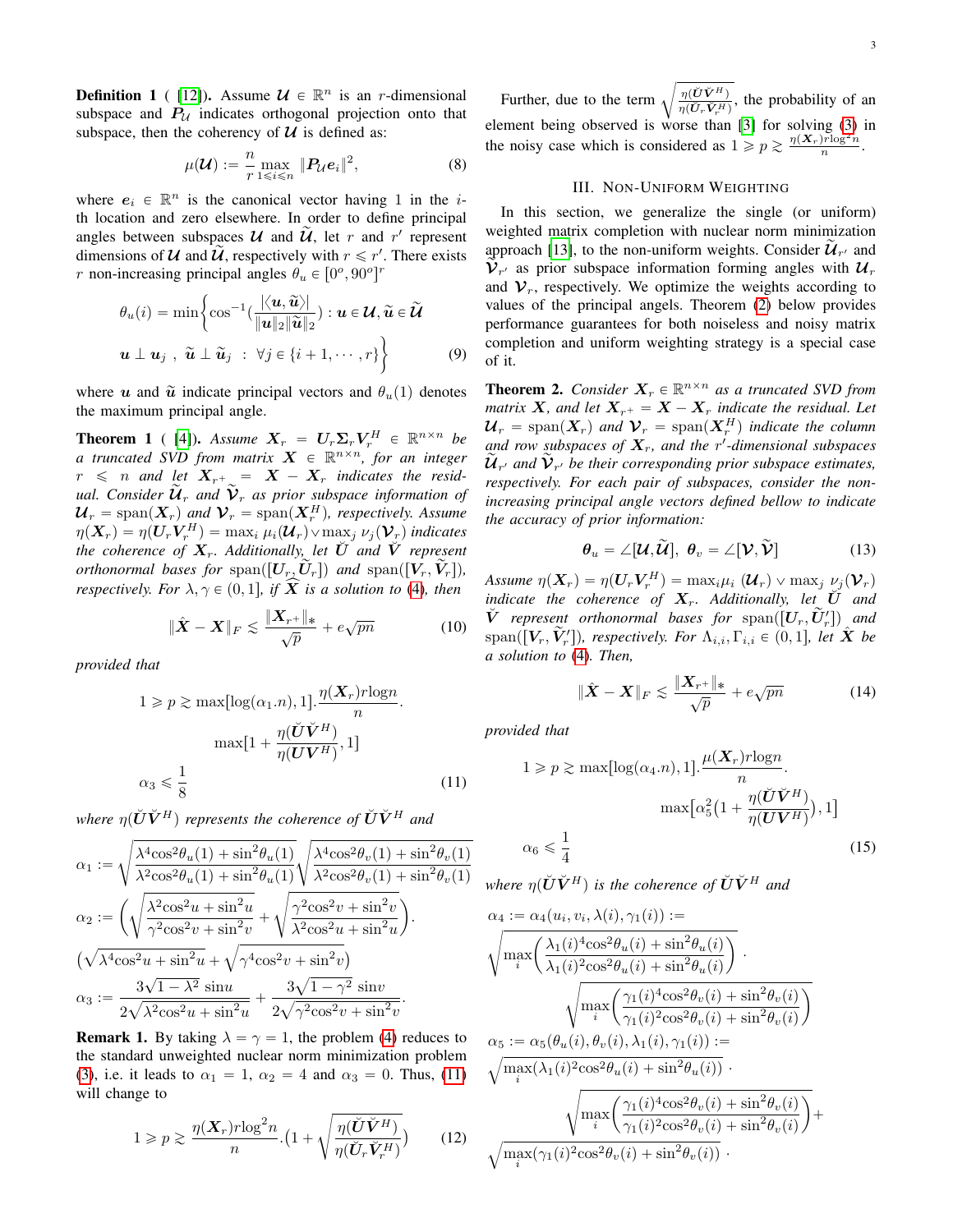$$
\sqrt{\max_{i} \left( \frac{\lambda_{1}(i)^{4} \cos^{2} \theta_{u}(i) + \sin^{2} \theta_{u}(i)}{\lambda_{1}(i)^{2} \cos^{2} \theta_{u}(i) + \sin^{2} \theta_{u}(i)} \right)}
$$
\n
$$
\alpha_{6} := \alpha_{6}(\theta_{u}(i), \theta_{v}(i), \lambda_{1}(i), \lambda_{2}(i), \gamma_{1}(i), \gamma_{2}(i)) :=
$$
\n
$$
\sqrt{\max_{i} \left( \frac{(1 - \lambda_{1}(i)^{2})^{2} \cos^{2} \theta_{u}(i) + \sin^{2} \theta_{u}(i)}{\lambda_{1}(i)^{2} \cos^{2} \theta_{u}(i) + \sin^{2} \theta_{u}(i)} \right)} \cdot \sqrt{\max_{i} \left( \frac{(1 - \gamma_{1}(i)^{2})^{2} \cos^{2} \theta_{v}(i) + \sin^{2} \theta_{v}(i)}{\gamma_{1}(i)^{2} \cos^{2} \theta_{v}(i) + \sin^{2} \theta_{v}(i)} \right)} - \max \left\{ \max_{i} (\lambda_{2}(i) - 1), \max_{i} \left( \frac{\lambda_{1}(i)}{\sqrt{\lambda_{1}(i)^{2} \cos^{2} \theta_{u}(i) + \sin^{2} \theta_{u}(i)}} - 1 \right) \right\} - \max \left\{ \max_{i} (\gamma_{2}(i) - 1), \max_{i} \left( \frac{\gamma_{1}(i)}{\sqrt{\gamma_{1}(i)^{2} \cos^{2} \theta_{v}(i) + \sin^{2} \theta_{v}(i)}} - 1 \right) \right\}.
$$
\n(16)

Proof. See Appendix [B.](#page-6-0)

**Remark 2.** If  $\Lambda = \Gamma = I_{r'}$  then  $Q_{\tilde{U}_{r'}} = Q_{\tilde{V}_{r'}} = I_n$  and the problem reduces to the standard matrix completion [\(4\)](#page-0-1). Also, considering  $\Gamma = \gamma I_r$  and  $\Lambda = \lambda I_r$ , [\(4\)](#page-0-1) reduces to the single weighted problem studied in [\[13\]](#page-11-4).

Remark 3. (Finding optimal weights) Our goal is to reduce the number of required observations or alternatively the recovery error in matrix completion problem. Therefore, we choose the optimal weights that minimizes the lower-bound on  $p$  in [\(15\)](#page-2-3) and consequently the recovery error in [\(14\)](#page-2-4).

Remark 4. In our proposed model, all principal angels between subspaces are assumed to be accessible. Accordingly, this provides higher degrees of freedom to reduce the number of required observations which is in turn translated to enhance the performance accuracy.

#### IV. SIMULATION RESULTS

<span id="page-3-0"></span>In this section, we provide simulation experiments to represent that non-uniform weighting strategy performs better than uniform weighting approach in matrix completion problem. The simulation results are generated using CVX package and optimal weights are obtained by numerical optimization. Consider a square matrix  $X \in \mathbb{R}^{n \times n}$  with  $n = 20$  and rank  $r = 4$ . We use a perturbation matrix  $N \in \mathbb{R}^{n \times n}$ , with independent Gaussian random elements of mean zero and variance  $10^{-4}$  to have  $X' = X + N$ . Then, we construct the prior subspaces  $\widetilde{\mathcal{U}}_{r'=r+4}$  and  $\widetilde{\mathcal{V}}_{r'=r+4}$  as spans of  $X'$  and  $X'^H$ , respectively. Also  $\theta_u \in [0, 90]^r$  and  $\theta_v \in [0, 90]^r$  are the known principal angels between subspaces  $[\mathcal{U}_r, \widetilde{\mathcal{U}}_{r'}]$  and  $[V_r, \tilde{V}_{r'}]$ , respectively. The bases  $U_r$  and  $U_{r'}$  without loss of generality can be defined in such a way that

$$
\boldsymbol{U}_{r}^{H}\widetilde{\boldsymbol{U}}_{r'} = \begin{bmatrix} \cos\theta_{u} & \mathbf{0}_{r \times r'-r} \end{bmatrix}, \quad \boldsymbol{V}_{r}^{H}\widetilde{\boldsymbol{V}}_{r'} = \begin{bmatrix} \cos\theta_{v} & \mathbf{0}_{r \times r'-r} \end{bmatrix} \tag{17}
$$

i.e.  $U_r$  and  $\tilde{U}_{r'}$  can be considered as left and right singular matrices of  $U_r^H \tilde{U}_{r'}$ . Similar definitions are also done for  $V_r$ and  $\widetilde{V}_{r'}$ .

In this section, we compare the performance of the standard matrix completion [\(3\)](#page-0-2) with the strategy of non-uniform weights [\(4\)](#page-0-1). Also the standard nuclear norm minimization with optimal weights in different  $\theta_u$  and  $\theta_v$  are compared. Each experiment is repeated 50 times with different sampled entries and noise (in noisy cases). Considering  $X$  as the solution of the problem, the normalized recovery error (NRE) is defined as:  $\text{NRE} := \frac{\|\hat{\mathbf{X}} - \mathbf{X}\|_F}{\|\mathbf{X}\|_F}$  $\frac{X-X\|_F}{\|X\|_F}$ . NRE less than  $10^{-4}$  shows a successful experiment.

Success rate and NRE (in the noiseless case) are shown in Fig. [1.](#page-4-0) In this experiment, prior information is assumed to have good accuracy, and the principal angles between subspaces are considered as  $\theta_u = [1.32, 1.72, 2.11, 3.07]$  and  $\theta_v = [1.08, 1.70, 2.37, 2.73]$  degrees. As it can be observed, matrix completion with non-uniform weights outperforms the standard problems and unweighted algorithm.

In Fig. [2,](#page-4-1) we investigate a case with similar parameters assuming  $\theta_u = [2.01, 8.28, 15.55, 20.26]$  and  $\theta_v =$  $[2.09, 10.5, 19.45, 22.00]$  with the difference that some directions are accurate and some are not. As expected, we see that matrix completion with non-uniform weights performs better than other methods.

In Fig. [3,](#page-4-2) we consider prior information with weak accuracy, i.e.  $\theta_u = [40.87, 49.63, 50.55, 69.39]$  and  $\theta_v =$  $[28.76, 37.83, 40.52, 63.65]$ . In this experiment, similar to previous ones, it can be again observed that non-uniformly weighted matrix completion has superior performance compared to the other methods.

#### V. CONCLUSION

<span id="page-3-1"></span>In this work, we designed a novel framework in order to exploit prior subspace information in matrix competition problem. We first developed a weighted optimization problem to promote both prior knowledge and low-rank feature. Then, we proposed a novel theoretical way to obtain the optimal weights by minimizing the required observations. Numerical results were also provided which demonstrate the superior accuracy of our proposed approach compared to the state-ofthe-art methods.

## APPENDIX A REQUIRED LEMMAS AND BACKGROUND

In this section, some essential lemmas are provided which are required in the proof of Theorem [\(14\)](#page-2-4).

#### *A. Constructing the Bases*

This section introduces the bases in order to simplify the proofs.

<span id="page-3-2"></span>**Lemma 1.** [\[12\]](#page-11-3) Consider  $X_r \in \mathbb{R}^{n \times n}$  as a rank r matrix *with column and row subspaces*  $\mathcal{U}_r$  *and*  $\mathcal{V}_r$ *, respectively.* Also, let  $\widetilde{u}_{r'}$  and  $\widetilde{v}_{r'}$  of dimension  $r' \geq r$  with r known *principal angles*  $\theta_u$  *and*  $\theta_v$  *with subspaces*  $\mathcal{U}_r$  *and*  $\mathcal{V}$  *as prior*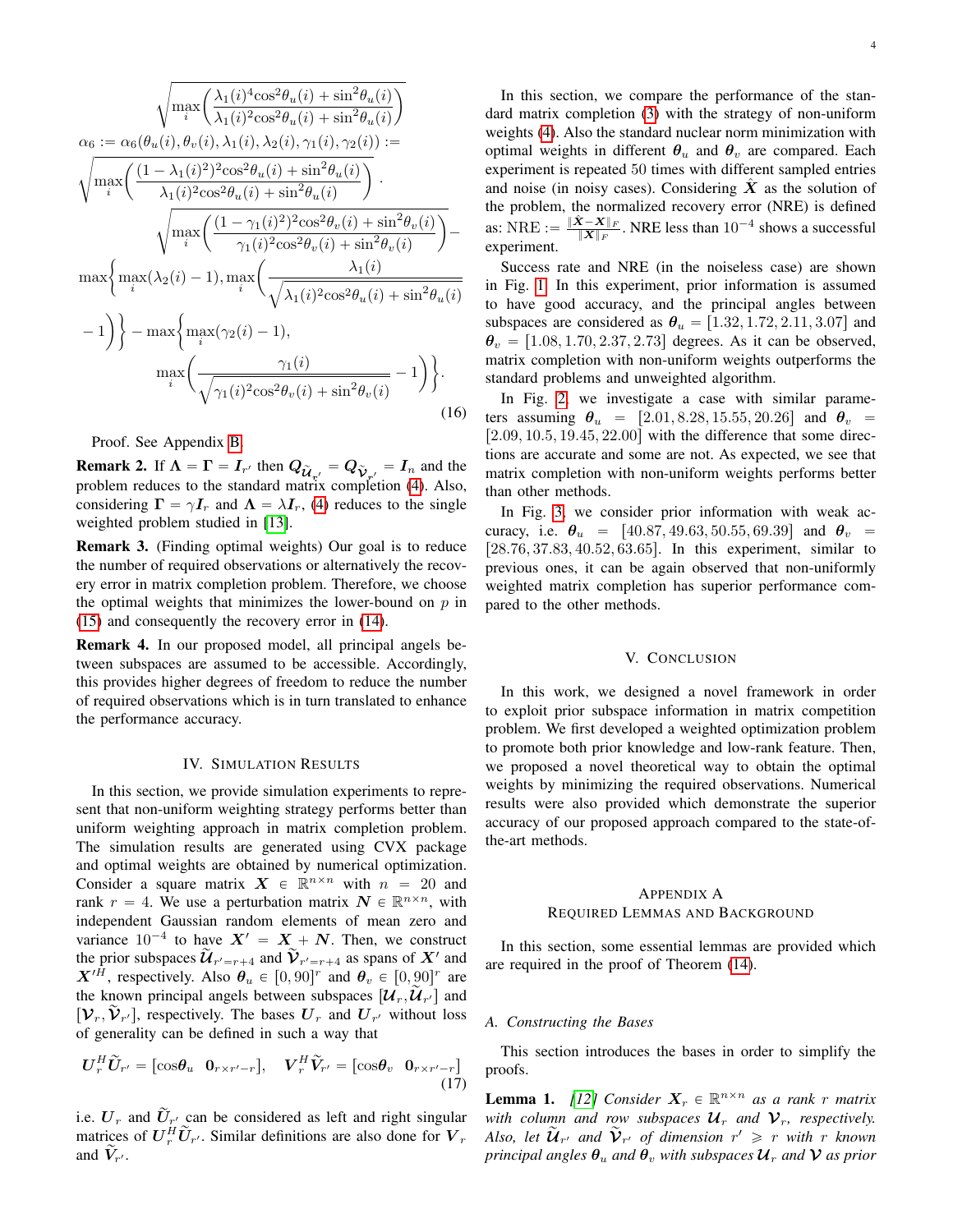<span id="page-4-0"></span>

Fig. 1. Matrix completion using different approaches in noise-less case. Principal angels are considered as  $\theta_u = [2.01, 8.28, 15.55, 20.26]$  and  $\theta_v =$  $[2.09, 10.5, 19.45, 22.00].$ 

<span id="page-4-1"></span>

Fig. 2. Matrix completion using different approaches in noise-less case. Principal angels are considered as  $\theta_u = [1.32, 1.72, 2.11, 3.07]$  and  $\theta_v$  $[1.08, 1.70, 2.37, 2.73].$ 

<span id="page-4-2"></span>

Fig. 3. Matrix completion using different approaches in noise-less case. Principal angels are considered as  $\theta_u = [1.32, 1.72, 2.11, 3.07]$  and  $\theta_v$  $[1.08, 1.70, 2.37, 2.73].$ 

information. There exists orthogonal matrices  $\bm{U}_r, \bm{V}_r \in \mathbb{R}^{n \times r}$ and  $\widetilde{\mathcal{U}}_{r'}, \widetilde{\mathcal{V}}_{r'} \in \mathbb{R}^{n \times r'}$  and  $B_L, B_R \in \mathbb{R}^{n \times n}$  such that:

$$
\mathcal{U}_r = \text{span}(\mathbf{U}_r), \quad \mathcal{V}_r = \text{span}(\mathbf{V}_r)
$$
\n
$$
\widetilde{\mathcal{U}}_{r'} = \text{span}(\widetilde{\mathcal{U}}_{r'}), \quad \widetilde{\mathcal{V}}_{r'} = \text{span}(\widetilde{\mathcal{V}}_{r'})
$$
\n
$$
\mathbf{B}_L := [\mathbf{U}_r \quad \mathbf{U}'_{1,r} \quad \mathbf{U}'_{2,r'-r} \quad \mathbf{U}''_{n-r-r'}] \in \mathbb{R}^{n \times n}
$$
\n
$$
\mathbf{B}_R := [\mathbf{V}_r \quad \mathbf{V}'_{1,r} \quad \mathbf{V}'_{2,r'-r} \quad \mathbf{V}''_{n-r-r'}] \in \mathbb{R}^{n \times n}
$$
\n(18)

*For definitions of the submatrices, see [\[12,](#page-11-3) Section VI.A].*

»

 $\bm{P}_{\bm{\widetilde{\mathcal{U}}}_{r'}} = \widetilde{\bm{U}}_{r'}\widetilde{\bm{U}}_{r'}^H =$ 

The following relation can be concluded from lemma [1:](#page-3-2)

$$
\widetilde{U}_{r'} = B_L \begin{bmatrix} \cos \theta_u & & \\ -\sin \theta_u & & \\ & -I_{r'-r} \end{bmatrix}
$$
 (19)

fi

Therefore orthogonal projections onto the subspaces  $\widetilde{\mathcal{U}}_{r'}$  and  $\widetilde{\boldsymbol{\mathcal{U}}}_{r'}^{\perp}$  $\overline{r'}$  are:

$$
B_{L}\begin{bmatrix} \cos^{2}\theta_{u} & -\sin\theta_{u}\cos\theta_{u} \\ -\sin\theta_{u}\cos\theta_{u} & \sin^{2}\theta_{u} \\ \vdots & \vdots \\ P_{\tilde{u}_{r'}^{+}} = I - P_{\tilde{u}_{r'}} = \end{bmatrix} B_{L}^{H}
$$

$$
B_{L}\begin{bmatrix} \sin^{2}\theta_{u} & \sin\theta_{u}\cos\theta_{u} \\ \sin\theta_{u}\cos\theta_{u} & \cos^{2}\theta_{u} \\ \vdots & \vdots \\ P_{n-r'-r} \end{bmatrix} B_{L}^{H}
$$

$$
B_{L}\begin{bmatrix} \sin^{2}\theta_{u} & \sin\theta_{u}\cos\theta_{u} \\ \sin\theta_{u}\cos\theta_{u} & \cos^{2}\theta_{u} \\ \vdots & \vdots \\ P_{n-r'-r} \end{bmatrix} B_{L}^{H}
$$
(20)

fi

We also have:

»

$$
Q_{\widetilde{\mathcal{U}}_{r'}} := \widetilde{U}_{r'} \Lambda \widetilde{U}_{r'}^{\mathrm{H}} + P_{\widetilde{\mathcal{U}}^{\perp}}
$$
  
= 
$$
B_L \left[ \begin{array}{c} \Lambda_1 \cos^2 \theta_u + \sin^2 \theta_u \\ (I - \Lambda_1) \sin \theta_u \cos \theta_u \end{array} \right]
$$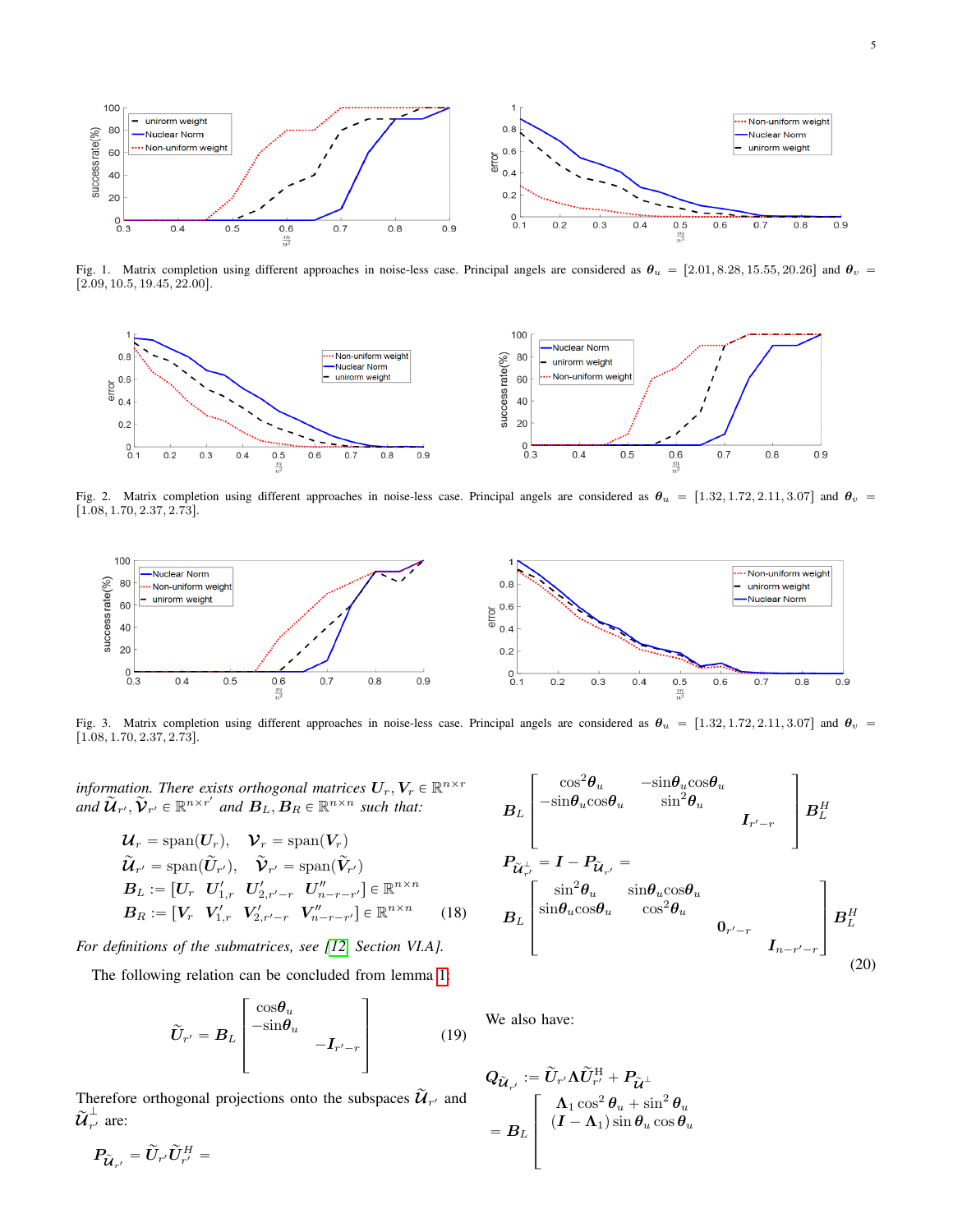J. .

in which  $\Lambda :=$  $\big[ \mathbf{\Lambda}_1 \in \mathbb{R}^{r \times r} \big]$  $\mathbf{\Lambda}_2 \in \mathbb{R}^{r'-r\times r'-r}$ 

Now in order to rewrite  $Q_{\tilde{U}_{r'}}$  to contain an upper-triangular matrix, we first define the orthonormal base:

$$
O_L := \begin{bmatrix} (\Lambda_1 \cos^2 \theta_u + \sin^2 \theta_u) . \Delta_L^{-1} \\ -(I - \Lambda_1) \sin \theta_u \cos \theta_u . \Delta_L^{-1} \\ \vdots \\ (- (I - \Lambda_1) \sin \theta_u \cos \theta_u . \Delta_L^{-1} \\ (\Lambda_1 \cos^2 \theta_u + \sin^2 \theta_u) . \Delta_L^{-1} \\ & I_{r'-r} \end{bmatrix}, \quad (22)
$$

in which since  $\Lambda_1 \geq 0$ ,  $\Delta_L := \sqrt{\Lambda_1^2 \cos^2 \theta_u + \sin^2 \theta_u}$  $\mathbb{R}^{n \times n}$  is an invertible matrix . Now [\(21\)](#page-5-0) can be rewritten as:

$$
Q_{\tilde{u}_{r'}} = B_L(O_L O_L^{\text{H}}) \begin{bmatrix} \Lambda_1 \cos^2 \theta_u + \sin^2 \theta_u \\ (I - \Lambda_1) \sin \theta_u \cos \theta_u \\ (I - \Lambda_1) \sin \theta_u \cos \theta_u \\ \Lambda_1 \sin^2 \theta_u + \cos^2 \theta_u \end{bmatrix}
$$

$$
I_{n-r'-r} \begin{bmatrix} \Delta_L \\ H_L \end{bmatrix}
$$

$$
= B_L O_L \begin{bmatrix} \Delta_L \\ \Lambda_1 \Delta_L^{-1} \\ \Lambda_1 \Delta_L^{-1} \\ \end{bmatrix}
$$

$$
=: B_L O_L \begin{bmatrix} L_{11} & L_{12} & & \\ L_{22} & & \\ & & \Lambda_2 \\ & & & L_{n-r'-r} \end{bmatrix} B_L^{\text{H}}
$$

$$
= B_L O_L L B_L^{\text{H}}, \qquad (23)
$$

where  $L \in \mathbb{R}^{n \times n}$  is a block upper-triangular matrix:

$$
L := \begin{bmatrix} L_{11} & L_{12} & & & \\ & L_{22} & & & \\ & & \Delta_2 & & \\ & & & I_{n-r'-r} \end{bmatrix}
$$
  
= 
$$
\begin{bmatrix} \Delta_L & (I - \Lambda_1^2) \sin \theta_u \cos \theta_u . \Delta_L^{-1} & & \\ & & \Lambda_1 \Delta_L^{-1} & & \\ & & & \Lambda_2 & \\ & & & & I_{n-r'-r} \end{bmatrix} .
$$
 (24)

Since matrices  $B_L$  and  $O_L$  indicate orthonormal bases, it follows that  $||Q_{\tilde{U}_{r'}}|| = ||L|| = 1$ . Similar results can also be deduced for the row subspace: » fi

<span id="page-5-0"></span>
$$
R := \begin{bmatrix} R_{11} & R_{12} \\ & R_{22} \\ & & \Gamma_2 \\ & & I_{n-r'-r} \end{bmatrix}
$$
  
= 
$$
\begin{bmatrix} \Delta_R & (I - \Gamma_1^2) \sin \theta_v \cos \theta_v . \Delta_R^{-1} \\ & & \Gamma_1 \Delta_R^{-1} \\ & & & \Gamma_2 \\ & & & I_{n-r'-r} \end{bmatrix},
$$
(25)

where  $\Delta_R :=$  $\Gamma_1^2 \cos^2 \theta_v + \sin^2 \theta_v$  and  $\Delta_L$  have similar properties. Considering  $H \in \mathbb{R}^{n \times n}$  as an arbitrary matrix, one can say:

$$
Q_{\tilde{U}_{r'}} H Q_{\tilde{V}_{r'}} = B_L O_L L (B_L^H H B_R) R^H O_R^H B_R^H
$$
  
\n
$$
= B_L O_L L \overline{H} R^H O_R^H B_R^H \quad (\overline{H} := B_L^H H B_R)
$$
  
\n
$$
=: B_L O_L L \left[ \frac{\overline{H}_{11}}{\overline{H}_{21}} \frac{\overline{H}_{12}}{\overline{H}_{22}} \frac{\overline{H}_{13}}{\overline{H}_{23}} \frac{\overline{H}_{14}}{\overline{H}_{34}} \right] R^H O_R^H B_R^H
$$
  
\n
$$
=: B_L O_L L \left[ \frac{\overline{H}_{31}}{\overline{H}_{31}} \frac{\overline{H}_{32}}{\overline{H}_{32}} \frac{\overline{H}_{33}}{\overline{H}_{33}} \frac{\overline{H}_{34}}{\overline{H}_{44}} \right] R^H O_R^H B_R^H.
$$
\n(26)

Since span $(X_r)$  = span $(U_r)$  and span $(X_r^H)$  = span $(V_r)$ and with upper triangular matrices  $L$  and  $R$ , we can rewrite  $Q_{\widetilde{\mathcal{U}}_{r'}}X_rQ_{\widetilde{\mathcal{V}}_{r'}}$  in terms of new bases:

$$
Q_{\tilde{U}_{r'}} X_r Q_{\tilde{V}_{r'}} = B_L O_L L (B_L^H X_r B_R) R^H O_R^H B_R^H
$$
  
\n
$$
= B_L O_L L \overline{X}_r R^H O_R^H B_R^H \quad (\overline{X}_r := B_L^H X_r B_R)
$$
  
\n
$$
=: B_L O_L L \begin{bmatrix} \overline{X}_{r,11} & 0 \\ 0 & -r \end{bmatrix} R^H O_R^H B_R^H
$$
  
\n
$$
= B_L O_L \begin{bmatrix} L_{11} \overline{X}_{r,11} R_{11} & 0 \\ 0 & -r \end{bmatrix} O_R^H B_R^H.
$$
 (27)

<span id="page-5-2"></span>Lemma 2. *The operator norms regarding the sub-blocks of L in* [\(24\)](#page-5-1) *are as follows:*

$$
\|\mathbf{L}_{11}\| = \|\mathbf{\Delta}_{L}\| = \max_{i} \sqrt{\lambda_{1}^{2}(i) \cos^{2} \theta_{u}(i) + \sin^{2} \theta_{u}(i)},
$$
  

$$
\|\mathbf{L}_{12}\| = \max_{i} \sqrt{\frac{(1 - \lambda_{1}^{2}(i))^{2} \cos^{2} \theta_{u}(i) \sin^{2} u_{i}}{\lambda_{1}^{2}(i) \cos^{2} \theta_{u}(i) + \sin^{2} \theta_{u}(i)}},
$$
  

$$
\|\mathbf{I}_{r} - \mathbf{L}_{22}\| = \max_{i} \frac{\lambda_{1}(i) - \sqrt{\lambda_{1}^{2}(i) \cos^{2} \theta_{u}(i) + \sin^{2} \theta_{u}(i)}}{\sqrt{\lambda_{1}^{2}(i) \cos^{2} \theta_{u}(i) + \sin^{2} \theta_{u}(i)}},
$$
  

$$
\|[\mathbf{L}_{11} \quad \mathbf{L}_{12}]\| = \max_{i} \sqrt{\frac{\lambda_{1}^{4}(i) \cos^{2} \theta_{u}(i) + \sin^{2} \theta_{u}(i)}{\lambda_{1}^{2}(i) \cos^{2} \theta_{u}(i) + \sin^{2} \theta_{u}(i)}} \quad (28)
$$
  

$$
\|\mathbf{L}'\|^{2} = \max_{i} d_{i}(\theta_{u}, \lambda_{1}, \lambda_{2}) \quad (29)
$$

<span id="page-5-1"></span>
$$
\left\| \begin{bmatrix} \boldsymbol{I}_r - \boldsymbol{L}_{22} & & \\ \boldsymbol{I}_r - \boldsymbol{L}_{22} & & \\ & \boldsymbol{I}_r - \boldsymbol{\Lambda}_2 \end{bmatrix} \right\| = \max \left\{ \max_i (1 - \lambda_2(i)) - \frac{\lambda_1(i)}{\sqrt{\lambda_1^2(i)\cos^2\theta_u(i) + \sin^2\theta_u(i)}} \right\}
$$
\n(30)

,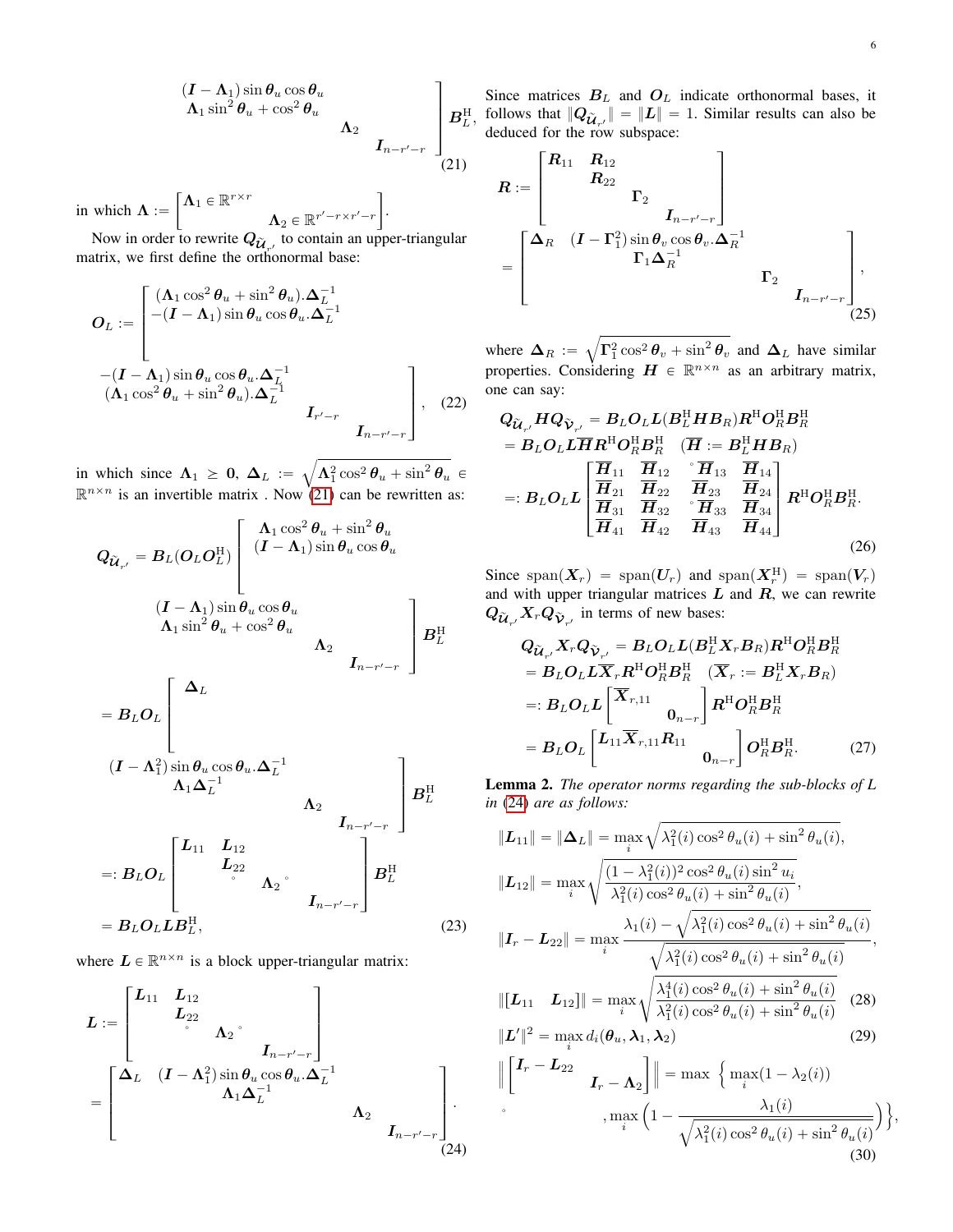where  $d_i$  is defined as:

$$
d_1(\boldsymbol{\theta}, \mathbf{a}, \mathbf{b}) := \max_i \left( \left( \frac{a(i)}{sqrt^2(i) \cos^{\theta}(i) + \sin^2 \theta(i)} - 1 \right)^2 + \frac{(1 - a(i))^2 \cos^2 \theta(i) \sin^2 \theta(i)}{a(i)^2 \cos^2 \theta(i) \sin^2 \theta(i)} \right)
$$
  

$$
d_2(\boldsymbol{\theta}, \mathbf{a}, \mathbf{b}) := \max_i (b(i) - 1)^2
$$
(31)

# *The same equalities hold for sub-blocks of* R*. Proof. See Appendix [D.](#page-10-8)*

## *B. Support Definitions*

Let  $X_r \in \mathbb{R}^{n \times n}$  be a rank-r matrix which is obtained via the truncated SVD of  $X$ :

$$
\boldsymbol{X} = \boldsymbol{X}_r + \boldsymbol{X}_{r^+} = \boldsymbol{U}_r \boldsymbol{\overline{X}}_{r,11} \boldsymbol{V}_r^{\mathrm{H}} + \mathbf{Y}_{r^+},
$$

where  $U_r$  and  $V_r$  are some orthogonal bases of column and row spaces of  $X_r$ , and thus  $\overline{X}_{r,11}$  is not necessarily diagonal. Also consider that  $\mathcal{U}_r = \text{span}(U_r) = \text{span}(X_r)$  and  $\mathcal{V}_r =$  $\text{span}(V_r) = \text{span}(X_r^{\text{H}})$  are column and row subspaces of  $X_r$ , respectively. Then the support of  $X_r$  can be defined as:

$$
T := \{ Z \in \mathbb{R}^{n \times n} : Z = P_{\mathcal{U}_r} Z P_{\mathcal{V}_r} + P_{\mathcal{U}_r} Z P_{\mathcal{V}_r^{\perp}} + P_{\mathcal{U}_r^{\perp}} Z P_{\mathcal{V}_r^{\perp}} \} = \text{supp}(X_r), \qquad (32)
$$

and the orthogonal projection onto T and  $T^{\perp}$  can be defined as

$$
\mathcal{P}_T(Z) = P_{\mathcal{U}}Z + \,^{\circ} Z P_{\mathcal{V}} - P_{\mathcal{U}} Z P_{\mathcal{V}}, \mathcal{P}_{T^{\perp}}(Z) = P_{\mathcal{U}^{\perp}} Z P_{\mathcal{V}^{\perp}}.
$$
\n(33)

We can rewrite  $T$  using Lemma [1](#page-3-2) as

$$
T = \left\{ Z \in \mathbb{R}^{n \times n} : Z = B_L \overline{Z} B_R^{\mathrm{H}}, \quad \overline{Z} := \begin{bmatrix} \overline{Z}_{11} & \overline{Z}_{12} \\ \overline{Z}_{21} & 0_{n-r} \end{bmatrix} \right\}
$$
  
=  $B_L \overline{T} B_R^{\mathrm{H}},$  (34)

where  $\overline{T} \subset \mathbb{R}^{n \times n}$  is the support of  $\overline{X}_r = B_L^H X_r B_R$ : " J

$$
\overline{T} = \{\overline{Z} \in \mathbb{R}^{m \times n} : \overline{Z} := \begin{bmatrix} \overline{Z}_{11} & \overline{Z}_{12} \\ \overline{Z}_{21} & \mathbf{0}_{n-r} \end{bmatrix} \}.
$$
 (35)

For arbitrary

$$
\overline{Z} := \begin{bmatrix} \overline{Z}_{11} & \overline{Z}_{12} \\ \overline{Z}_{21} & \overline{Z}_{22} \end{bmatrix} \in \mathbb{R}^{n \times n},
$$
 (36)

the orthogonal projection onto  $\overline{T}$  and its complement  $\overline{T}^{\perp}$  are

$$
\mathcal{P}_{\overline{T}}(\overline{Z}) = \begin{bmatrix} \overline{Z}_{11} & \overline{Z}_{12} \\ \overline{Z}_{21} & \mathbf{0}_{n-r} \end{bmatrix}, \quad \mathcal{P}_{\overline{T}}^{\perp}(\overline{Z}) = \begin{bmatrix} \mathbf{0}_r & \\ & \overline{Z}_{22} \end{bmatrix}, \quad (37)
$$

respectively. Since  $\mathbf{Z} = \mathbf{B}_L \overline{\mathbf{Z}} \mathbf{B}_R^{\text{H}}$ , one can say:

$$
\mathcal{P}_{\mathbf{T}}(\mathbf{Z}) = \mathbf{B}_{L} \mathcal{P}_{\overline{\mathbf{T}}}(\overline{\mathbf{Z}}) \mathbf{B}_{R}^{H}, \quad \mathcal{P}_{\mathbf{T}^{\perp}}(\mathbf{Z}) = \mathbf{B}_{L} \mathcal{P}_{\overline{\mathbf{T}}^{\perp}}(\overline{\mathbf{Z}}) \mathbf{B}_{R}^{H}.
$$
\n(38)

## <span id="page-6-0"></span>APPENDIX B PROOF OF THEOREM [2](#page-2-2)

## *Proof.* For matrix  $X_r$  with rank r, If  $U_r$  and  $V_r$  indicate the orthogonal bases, then column and row subspaces are:

$$
\mathcal{U}_r = \text{span}(\boldsymbol{X}_r) = \text{span}(\boldsymbol{U}_r), \boldsymbol{\mathcal{V}}_r = \text{span}(\boldsymbol{X}_r^H) = \text{span}(\boldsymbol{V}_r)
$$

and for coherency of the *i*th row and *j*th column of  $X_r$  we have

$$
\mu_i = \mu_i(\mathcal{U}_r) := \frac{n}{r} ||U_r[i, :]||_2^2 \quad i \in [1:n]
$$
  

$$
\nu_j = \nu_j(\mathcal{V}_r) := \frac{n}{r} ||V_r[j, :]||_2^2 \quad j \in [1:n]
$$
 (39)

As we can see in these definitions, coherency of subspaces are independent from selection of orthogonal bases. According to Definition [8](#page-2-5) and [\(40\)](#page-6-1), the coherency of a matrix is equal to the maximum coherency of subspaces.

<span id="page-6-1"></span>
$$
\eta(\boldsymbol{X}_r) = \max_i \mu_i(\boldsymbol{\mathcal{U}}_r) \vee \max_j \nu_j(\boldsymbol{\mathcal{V}}_r)
$$
(40)

similarly, for subspaces  $\check{\mathcal{U}}_r = \text{span}([U, \widetilde{U}_{r'}])$  and  $\check{\mathcal{V}}_r =$ span( $[V, \tilde{V}_{r'}]$ ) we have:

$$
\breve{\mu}_i = \breve{\mu}_i(\breve{\mathbf{U}}_r) \quad i \in [1:n] \quad \breve{\nu}_j = \nu_j(\breve{\mathbf{V}}_r) \quad j \in [1:n] \quad (41)
$$

For simplicity and in order to use coherency between subspaces, we define a diagonal matrix as: » fi

$$
\mu = \begin{bmatrix} \mu_1 & & \\ & \ddots & \\ & & \mu_n \end{bmatrix} \tag{42}
$$

although only  $\mu_i$  is considered in this definition, but it can be expanded for other coherencies.

let  $||A||_{2\to\infty}$  be the maximum  $\ell_2$ -norm of rows in A, then

$$
\| \left( \frac{\mu r}{n} \right)^{\frac{-1}{2}} U_r \|_{2 \to \infty} = 1, \| \left( \frac{\nu r}{n} \right)^{\frac{-1}{2}} V_r \|_{2 \to \infty} = 1
$$
  

$$
\| \left( \frac{\mu r}{n} \right)^{\frac{-1}{2}} U'_{r'} \|_{2 \to \infty} \leq \sqrt{\frac{r' + r}{r} \max_{i} \frac{\breve{\mu}_{i}}{\mu_{i}}}
$$
  

$$
\| \left( \frac{\nu r}{n} \right)^{\frac{-1}{2}} V'_{r'} \|_{2 \to \infty} \leq \sqrt{\frac{r' + r}{r} \max_{j} \frac{\breve{\nu}_{j}}{\nu_{j}}}
$$
(43)

<span id="page-6-3"></span>considering  $\check{U}$  as the orthogonal bases of  $\check{\mathcal{U}}$ , correctness of above equations can be provided by:

$$
\| \left( \frac{\mu r}{n} \right)^{\frac{-1}{2}} U'_r \|_{2 \to \infty} = \max_{i} \frac{\| U'_r [i, :] \|_2}{\| U_r [i, :] \|_2}
$$
  

$$
\leq \max_{i} \frac{\| \check{U}_r [i, :] \|_2}{\| U_r [i, :] \|_2} = \sqrt{\max_{i} \frac{\check{\mu}_i \cdot \dim(\check{U}_r)}{\mu_i r}}
$$
  

$$
\leq \sqrt{\frac{r' + r}{r} \max_{i} \frac{\check{\mu}_i}{\mu_i}} \quad (\dim(\check{U}_r) \leq r' + r) \qquad (44)
$$

where the third inequality of [\(44\)](#page-6-2) is followed by  $\mathcal{U}_{r'}' \subset \check{\mathcal{U}}$ . According to the definition of sampling operator in [\(1\)](#page-0-3), we can say:

<span id="page-6-2"></span>
$$
\|\mathcal{R}_{\Omega}(\boldsymbol{X})\|_{F} = \sum_{i,j=1}^{n} \frac{\epsilon_{ij}}{p_{ij}} \boldsymbol{X}[i,j].\boldsymbol{C}_{i,j}
$$
(45)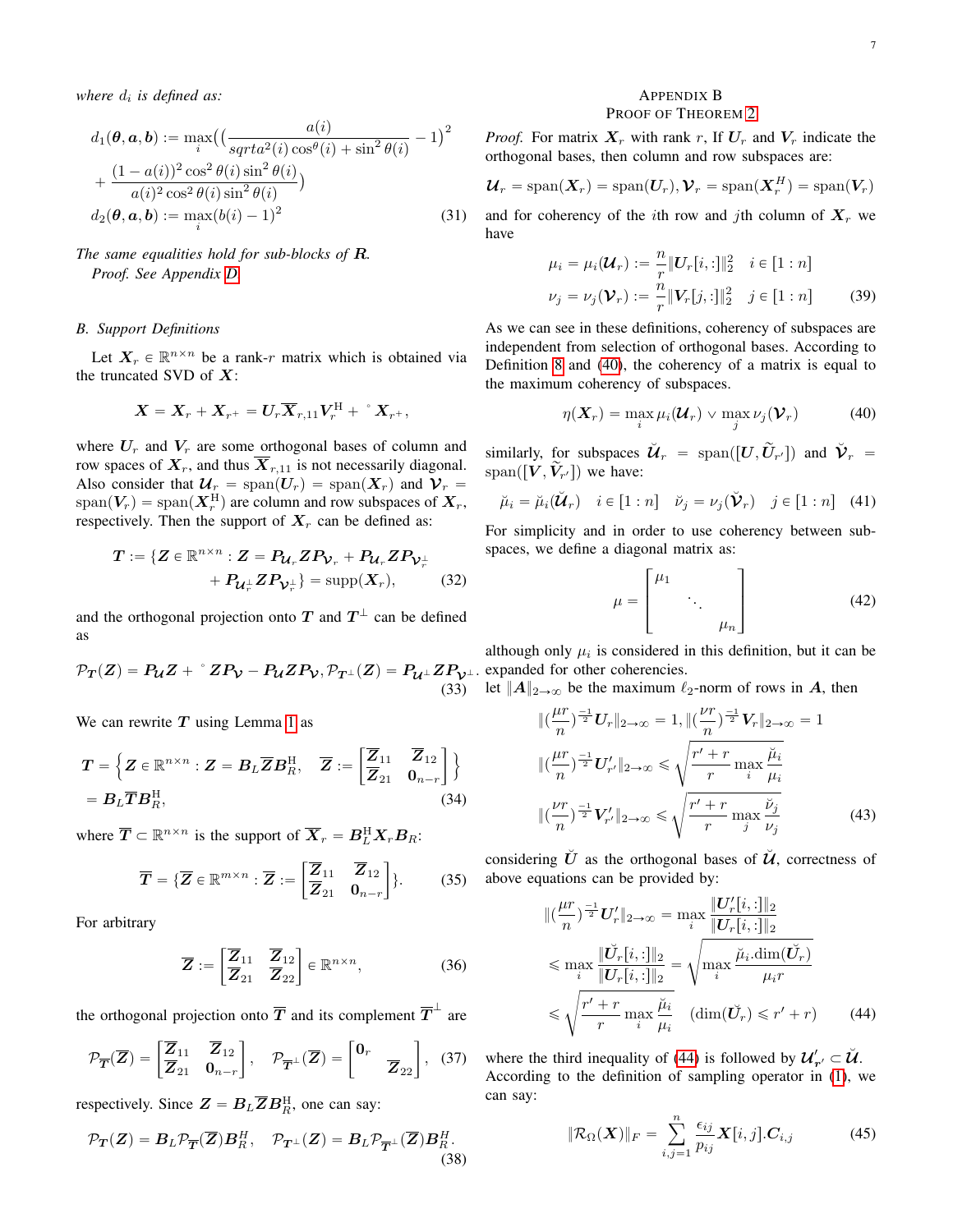Now, we provide some properties of sampling operator, which is imperative for developing our main Theory. In order to list these properties, at first we define following norms. Assume  $\mu(\infty)$  and  $\mu(\infty, 2)$  measure the weighted  $\ell_{\infty}$ -norm and the maximum weighted  $\ell_2$ -norm of rows of a matrix, respectively. For a square matrix  $\mathbf{Z} \in \mathbb{R}^{n \times n}$  we set:

$$
\|Z\|_{\mu(\infty)} = \|(\frac{\mu r}{n})^{\frac{-1}{2}} Z(\frac{\nu r}{n})^{\frac{-1}{2}}\|_{\infty} = \max_{i,j} \sqrt{\frac{n}{\mu_i r}} |Z[i,j]| \sqrt{\frac{n}{\nu_j r}}|
$$
\n(46)

$$
\|Z\|_{\mu(\infty,2)} = \|(\frac{\mu r}{n})^{\frac{-1}{2}}Z\|_{2\to\infty} \vee \|(\frac{\nu r}{n})^{\frac{-1}{2}}Z^{\mathrm{H}}\|_{2\to\infty}
$$

$$
= (\max_{i} \sqrt{\frac{n}{\mu_{i}r}} \|Z[i, :]\|_{2}) \vee (\max_{j} \sqrt{\frac{n}{\nu_{j}r}} \|Z[:, j]\|_{2}) \quad (47)
$$

<span id="page-7-0"></span>Lemma 3. *[\[26\]](#page-11-17) Considering the sampling operator defined in* [\(1\)](#page-0-3)*, also assuming*  $T$  *as support of*  $X_r$  *and*  $\mathcal{P}_T$  *as the orthogonal projection onto the support, then*

$$
\|(\mathcal{P}_{\boldsymbol{T}}-\mathcal{P}_{\boldsymbol{T}}\circ\mathcal{R}_{\Omega}\circ\mathcal{P}_{\boldsymbol{T}})(\boldsymbol{Z})\|_{F\rightarrow F}\leqslant\frac{1}{2}
$$

*on condition that*

$$
\frac{(\mu_i + \sqrt[\alpha] y) r \log n}{n} \leqslant p_{ij} \leqslant 1 \quad \forall i, j \in [1:n].
$$

Lemma 4. *[\[26\]](#page-11-17) Considering the assumptions in Lemma [3,](#page-7-0) for every fix matrix* Z*, we expect*

$$
\|(\mathcal{I}-\mathcal{R}_{\Omega})(\boldsymbol{Z})\| \leqslant \|\boldsymbol{Z}\|_{\mu(\infty)} + \|\boldsymbol{Z}\|_{\mu(\infty,2)}
$$

*under the same condition of Lemma [3.](#page-7-0)*

Lemma 5. *[\[26\]](#page-11-17) Considering the assumptions in Lemma [3,](#page-7-0) for every fix matrix* **Z** *that*  $P(Z) = Z$ *, we expect* 

$$
\|(\mathcal{P}_{\mathbf{T}}-\mathcal{P}_{\mathbf{T}}\circ\mathcal{R}_{\Omega}\circ\mathcal{P}_{\mathbf{T}})(\mathbf{Z})\|_{\mu(\infty,2)}\leqslant \frac{1}{2}\|\mathbf{Z}\|_{\mu(\infty,2)}+\frac{1}{2}\|\mathbf{Z}\|_{\mu(\infty)}
$$

*under the same condition of Lemma [3.](#page-7-0)*

Lemma 6. *[\[26\]](#page-11-17) Considering the assumptions in Lemma [3,](#page-7-0) for a fix matrix*  $Z \in T$ *,* 

$$
\|(\mathcal{P}_{\boldsymbol{T}}-\mathcal{P}_{\boldsymbol{T}}\circ\mathcal{R}_{\Omega}\circ\mathcal{P}_{\boldsymbol{T}})(\boldsymbol{Z})\|_{\mu(\infty)}\leqslant\frac{1}{2}\|\boldsymbol{Z}\|_{\mu(\infty)}
$$

*In some cases, we will use*  $\overline{\mathcal{R}_{\Omega}}$  *instead of*  $\mathcal{R}_{\Omega}$  *which is defined as:*

$$
\overline{\mathcal{R}_{\Omega}}(\overline{Z}) = B_L^{\rm H} \mathcal{R}_{\Omega} (B_L \overline{Z} B_R^{\rm H}) B_R \tag{48}
$$

*In accordance with the sampling operator*  $\mathcal{R}_{\Omega}$ *, we define the orthogonal projection*  $P_p(Z)$  *in order to project the input to the support of*  $\mathcal{R}_{\Omega}$ *:* 

$$
\mathcal{P}_p(\mathbf{Z}) = \sum_{i,j=1}^n \epsilon_{ij} \mathbf{Z}[i,j] \mathbf{C}_{ij} \tag{49}
$$

*so similar to*  $\overline{\mathcal{R}_{\Omega}}$  *and*  $\mathcal{P}_p$ *, we have:* 

$$
\overline{\mathcal{P}_p}(\overline{Z}) = \boldsymbol{B}_L^{\mathrm{H}} \mathcal{P}_p(\boldsymbol{B}_L \overline{Z} \boldsymbol{B}_R^{\mathrm{H}}) \boldsymbol{B}_R \tag{50}
$$

In the following we provide some principal features about the recent defined variables.

**Lemma 7.** For an arbitrary matrix **Z** and  $\overline{ZZ}_{L}^{H}ZB_{R}$  and *for operators*  $\mathcal{P}_p$ ,  $\overline{\mathcal{P}_p}$ ,  $\mathcal{R}_{\Omega}$  *and*  $\overline{\mathcal{A}}_p$  *we have:* 

$$
\langle \overline{Z}, \overline{\mathcal{R}_{\Omega}}(\overline{Z}) \rangle = \langle Z, \mathcal{R}_{\Omega}(Z) \rangle \tag{51}
$$

$$
\|\overline{\mathcal{R}_{\Omega}}(\overline{Z})\|_{F} = \|\mathcal{R}_{\Omega}(Z)\|_{F}
$$
 (52)

*Also if*  $0 \le l \le h \le 1$  *and*  $p_{i,j} \subset [l, h]$ *, then* 

$$
(\overline{\mathcal{R}_{\Omega}} \circ \overline{\mathcal{R}_{\Omega}})(.) \ge (\overline{\mathcal{R}_{\Omega}})(.)
$$
 (53)

$$
\|\overline{\mathcal{R}_{\Omega}}(.)\|_{F \to F} = \|\mathcal{R}_{\Omega}(.)\|_{F \to F} \leq l^{-1}
$$
 (54)

*in the last two equations and for operators*  $A(\cdot)$  *and*  $B(\cdot)$ *,*  $A(\cdot) \geq \mathcal{B}(\cdot)$  means that for every matrix  $\mathbf{Z}, \langle \mathbf{Z}, \mathcal{A}(\mathbf{Z}) \rangle \geq$  $\langle \mathbf{Z}, \mathcal{B}(\mathbf{Z}) \rangle$ *, so finally* 

<span id="page-7-1"></span>
$$
\overline{\mathcal{P}_p}(\overline{Z})\|_F \leq h \|\overline{\mathcal{R}_\Omega}(\overline{Z})\|_F \tag{55}
$$

Now considering these lemmas, let's complete the proof of Theorem [\(14\)](#page-2-4).

Consider  $X = X_r$  is a rank r matrix and our observation is measured in a noisy environment. let X and  $H := X - X$ be the solution and the estimation error of [\(4\)](#page-0-1). Then one can say:

$$
||Q_{\widetilde{\mathcal{U}}_r}(X+H)Q_{\widetilde{\mathcal{V}}_r}||_* \leq ||Q_{\widetilde{\mathcal{U}}_r}XQ_{\widetilde{\mathcal{V}}_r}||_* \qquad (56)
$$

for the right side of [\(56\)](#page-7-1) we have:

$$
\|Q_{\widetilde{U}_r} X Q_{\widetilde{V}_r}\|_{*} = \|Q_{\widetilde{U}_r} X_r Q_{\widetilde{V}_r}\|_{*}
$$
  
\$\leq\$ 
$$
||B_L O_L L \overline{X}_r R^{\mathrm{H}} O_R^{\mathrm{H}} B_R^{\mathrm{H}}\|_{*} = ||L \overline{X}_r R^{\mathrm{H}}||_{*}
$$
  
= 
$$
\left\| \begin{bmatrix} L_{11} \overline{X}_{r,11} R_{11} & 0 & 0_{n-r} \end{bmatrix} \right\|_{*}
$$
 (57)

which is held since  $B_R$ ,  $O_R$ ,  $B_L$  and  $O_L$  are orthogonal. For the left side of [\(56\)](#page-7-1) we have:

}QU<sup>r</sup> <sup>r</sup> pX ` HqQV<sup>r</sup> <sup>r</sup> }˚ " }QU<sup>r</sup> <sup>r</sup> pX<sup>r</sup> ` HqQV<sup>r</sup> <sup>r</sup> }˚ ě }BLOLLpX<sup>r</sup> ` HqRHO<sup>H</sup> RB<sup>H</sup> <sup>R</sup>}˚ ´ }X` r }˚ " }LpX<sup>r</sup> ` HqRH}˚ ´ }X` r }˚ " › › " L11Xr,11R<sup>11</sup> ˚0<sup>n</sup>´<sup>r</sup>˚ ` ˚LHR<sup>H</sup> › ˚ ´ }X` r }˚ (58)

<span id="page-7-3"></span>replacing these two upper and lower bounds in [\(56\)](#page-7-1) and considering convexity of nuclear norm we have:

<span id="page-7-2"></span>
$$
\langle L\overline{H}R^{H}, G^{H}\rangle
$$
  
\n
$$
\leq \left\| \begin{bmatrix} L_{11}\overline{X}_{r,11}R_{11} & \cdots & 0_{n-r} \end{bmatrix} + \begin{bmatrix} L\overline{H}R^{H} \\ \vdots & \vdots \end{bmatrix} \right\|_{*}
$$
  
\n
$$
- \left\| \begin{bmatrix} L_{11}\overline{X}_{r,11}R_{11} & \cdots & 0_{n-r} \end{bmatrix} \right\|_{*} \leq 0
$$
  
\n
$$
\forall G \in \partial \left\| \begin{bmatrix} L_{11}\overline{X}_{r,11}R_{11} & \cdots & 0_{n-r} \end{bmatrix} \right\|_{*}
$$
 (59)

<span id="page-7-4"></span>In [\(59\)](#page-7-2),  $\partial ||A||_*$  indicates the sub-differential of nuclear norm at point  $A$  [\[4\]](#page-10-3). In order to fully describe sub-differential, let rank $(\overline{X}_{r,11})$  = rank $(X_r)$  = r and for non-zero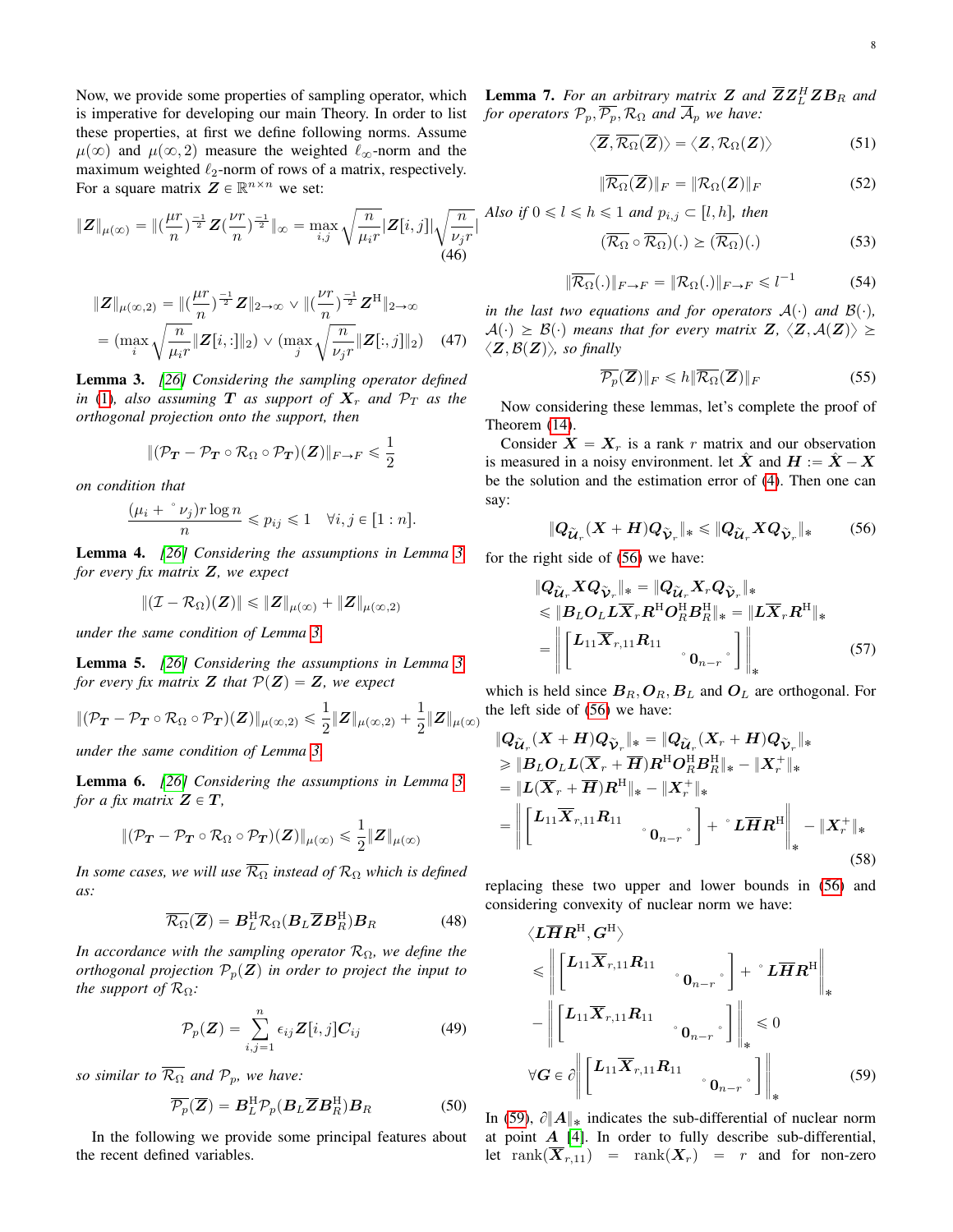weights rank $(L_{11}X_{11}R_{11}) = r$ . Consider svd for matrix where [\(64\)](#page-8-1) is held due to the fact that spectral norm is the  $L_{11}\overline{X}_{r,11}R_{11}$  as:

$$
\bm{L}_{11}\overline{\bm{X}}_{r,11}\bm{R}_{11}=\overline{\bm{U}}_{r}\overline{\bm{\Delta}}_{r}\overline{\bm{V}}_{r}^{\rm H}
$$

Also let  $S$  be the sign matrix defined as: «

$$
\boldsymbol{S} := \begin{bmatrix} \boldsymbol{S}_{11} & & \\ & \boldsymbol{0}_{n-r} \end{bmatrix} := \begin{bmatrix} \boldsymbol{\overline{U}}_r \boldsymbol{\overline{V}}_r^{\mathrm{H}} & & \\ & \boldsymbol{0}_{n-r} \end{bmatrix} \tag{60}
$$

Finally the sub-differential is defined as:

$$
\partial \left\| \begin{bmatrix} L_{11} \overline{X}_{r,11} R_{11} & \cdots & 0_{n-r} \end{bmatrix} \right\|_{*}
$$
\n
$$
= \{ G \in \mathbb{R}^{n \times n} : G = \begin{bmatrix} S_{11} \in \mathbb{R}^{n \times n} \\ G_{22} \in \mathbb{R}^{(n-r) \times (n-r)} \end{bmatrix}
$$
\n
$$
\text{and } \left\| G_{22} \right\| \leq 1 \}
$$
\n
$$
\{ G \in \mathbb{R}^{n \times n} : \mathcal{P}_{\overline{T}}(G) = S = \begin{bmatrix} S_{11} & 0 \\ 0_{n-r} \end{bmatrix}
$$
\n
$$
\text{and } \mathcal{P}_{\overline{T}} \perp (G) \leq 1 \}
$$
\n
$$
(61)
$$

Considering [\(60\)](#page-8-0) we have:

$$
rank(S) = rank(S_{11}) = r, ||S|| = ||S_{11}|| = 1
$$
  
 
$$
||S||_F = ||S_{11}||_F = \sqrt{r}
$$
 (62)

Then according to all above equations and for  $||G_{22}|| \le 1$ , [\(59\)](#page-7-2) will be changed to: "

$$
\langle L\overline{H}R^{H}, S + \left[ \begin{matrix} 0_{r} & \\ & G_{22} \end{matrix} \right] \rangle \leq 0 \qquad (63)
$$

$$
0 \ge \langle L\overline{H}R^{H}, S \rangle + \sup_{\|\mathcal{G}_{22}\| \le 1} \langle L\overline{H}R^{H}, \begin{bmatrix} 0_{r} \\ 0_{r} \end{bmatrix} \rangle
$$
  
\n
$$
= \langle L\overline{H}R^{H}, S \rangle + \sup_{\|\mathcal{G}\| \le 1} \langle \mathcal{P}_{\overline{T}^{\perp}}(L\overline{H}R^{H}), G \rangle
$$
  
\n
$$
= \langle L\overline{H}R^{H}, S \rangle + \| \mathcal{P}_{\overline{T}^{\perp}}(L\overline{H}R^{H}) \|_{*}
$$
  
\n
$$
= \langle \overline{H}, L^{H}SR \rangle + \| \mathcal{P}_{\overline{T}^{\perp}}(L\overline{H}R^{H}) \|_{*}
$$
  
\n
$$
= \langle \overline{H}, \begin{bmatrix} L_{11}S_{11}R_{11} & L_{11}S_{11}R_{12} \\ L_{12}^{H}S_{11}R_{11} & L_{11}S_{11}R_{12} \\ L_{22}^{H}R_{22} & L_{22}\overline{H}_{23}\Gamma_{2} & L_{22}\overline{H}_{24} \\ \Lambda_{2}\overline{H}_{32}R_{22} & \Lambda_{2}\overline{H}_{33}\Gamma_{2} & \Lambda_{2}\overline{H}_{34} \\ \overline{H}_{42}R_{22} & \overline{H}_{34}\Gamma_{2} \end{bmatrix} \rangle_{*}
$$
  
\n
$$
+ \langle \overline{H}, \begin{bmatrix} L_{11}S_{11}R_{11} & L_{11}S_{11}R_{12} \\ L_{12}^{H}S_{11}R_{11} & 0_{r} \\ L_{12}^{H}S_{11}R_{12} \rangle \\ \overline{H}_{42}R_{22} & \overline{H}_{23}\Gamma_{2} & L_{22}\overline{H}_{24} \\ \Lambda_{2}\overline{H}_{32}R_{22} & \Lambda_{2}\overline{H}_{33}\Gamma_{2} & \Lambda_{2}\overline{H}_{34} \\ \Lambda_{2}\overline{H}_{32}R_{22} & \Lambda_{2}\overline{H}_{33}\Gamma_{2} & \Lambda_{2}\overline{H}_{34} \\ \
$$

dual of nuclear norm. Also the matrices  $S'$  and  $L'$  are defined as below: » fi

$$
\overline{S}':=\begin{bmatrix} L_{11}S_{11}R_{11} & L_{11}S_{11}R_{12} \\ L_{12}^{\mathrm{H}}S_{11}R_{11} & ^{\circ}0_{r} & & \\ & & 0_{n-r'-r} \end{bmatrix}\\
$$

$$
L':=\begin{bmatrix} 0_{r} & & \\ & ^{\circ}L_{22} & & \\ & & \Lambda_{2} & \\ & & & I_{n-r'-2r} \end{bmatrix}
$$

<span id="page-8-0"></span>It is worth mentioning that  $\overline{S} \in \overline{T}$ . Here are some properties of matrix  $\overline{S}'$ : » fi

$$
\|\mathbf{v}\overrightarrow{S}'\|_{F} = \left\|\begin{bmatrix} L_{11}S_{11}R_{11} & L_{11}S_{11}R_{12} \\ L_{12}^{H}S_{11}R_{11} & \mathbf{v}_{0_{r}} \\ L_{12}^{H}S_{11}R_{11} & L_{11}S_{11}R_{12} \\ \leq \left\|\begin{bmatrix} L_{11}S_{11}R_{11} & L_{11}S_{11}R_{12} \\ L_{12}^{H}S_{11}R_{11} & L_{12}^{H}S_{11}R_{12} \\ \vdots \\ \end{bmatrix}\right\|_{F} \\ \leq \left\|\begin{bmatrix} L_{11}, L_{12}\right]\|\mathbf{S}_{11}\|_{F}\|[R_{11}, R_{12}]\| \\ = \left\|\begin{bmatrix} L_{11}, L_{12}\right]\|\mathbf{S}\|_{F}\|[R_{11}, R_{12}]\| \\ = \sqrt{r}\|[L_{11}, L_{12}\right]\|\mathbf{R}_{11}, R_{12}\| \end{bmatrix} \\ = \sqrt{r}\sqrt{\max_{i}(\frac{\lambda_{1}(i)^{4}\cos^{2}\theta_{u}(i) + \sin^{2}\theta_{u}(i)}{\lambda_{1}(i)^{2}\cos^{2}\theta_{u}(i) + \sin^{2}\theta_{u}(i)})} \\ \cdot \sqrt{\max_{i}(\frac{\gamma_{1}(i)^{4}\cos^{2}\theta_{v}(i) + \sin^{2}\theta_{v}(i)}{\gamma_{1}(i)^{2}\cos^{2}\theta_{v}(i) + \sin^{2}\theta_{v}(i)})} \\ =: \sqrt{r}\alpha(\theta_{u}(i), \theta_{v}(i), \lambda_{1}(i), \gamma_{1}(i)) \qquad (65)
$$

<span id="page-8-2"></span>The second and the last inequality of [\(65\)](#page-8-2) are held due to  $||AB||_F \le ||A|| ||B||_F$ . Considering [\(65\)](#page-8-2), [\(64\)](#page-8-1) will be written as:

<span id="page-8-1"></span>
$$
0 \geq \langle \overline{H}, \overline{S}' \rangle + \langle \overline{H}_{22}, L_{12}^{H}S_{11}R_{12} \rangle + \|L'\mathcal{P}_{\overline{T}^{\perp}}(\overline{H})R'\|_{*} \n\geq \langle \overline{H}, \overline{S}' \rangle - \| \mathcal{P}_{\overline{T}^{\perp}}(\overline{H}) \|_{*} \|L_{12} \| \| S_{11} \| \| R_{12} \| + \| \mathcal{P}_{\overline{T}^{\perp}}(\overline{H}) \|_{*} \n- \| \mathcal{P}_{\overline{T}^{\perp}}(\overline{H}) - L'\mathcal{P}_{\overline{T}^{\perp}}(\overline{H})R' \|_{*} \n= \langle \overline{H}, \overline{S}' \rangle + (1 - \|L_{12} \| \| R_{12} \|) \| \mathcal{P}_{\overline{T}^{\perp}}(\overline{H}) \|_{*} \n- \| \mathcal{P}_{\overline{T}^{\perp}}(I_{n}) \mathcal{P}_{\overline{T}^{\perp}}(I_{n}) - L'\mathcal{P}_{\overline{T}^{\perp}}(\overline{H}) R' \|_{*} \n\geq \langle \overline{H}, \overline{S}' \rangle + (1 - \|L_{12} \| \| R_{12} \|) \| \mathcal{P}_{\overline{T}^{\perp}}(\overline{H}) \|_{*} \n- \| \mathcal{P}_{\overline{T}^{\perp}}(I_{n}) - L' \| \| \mathcal{P}_{\overline{T}^{\perp}}(I_{n}) - R' \| \n\geq \langle \overline{H}, \overline{S}' \rangle + (1 - \|L_{12} \| \| R_{12} \|) \| \mathcal{P}_{\overline{T}^{\perp}}(\overline{H}) \|_{*} \n- \|L'\| \| \mathcal{P}_{\overline{T}^{\perp}}(\overline{H}) \|_{*} \| \mathcal{P}_{\overline{T}^{\perp}}(I_{n}) - R' \| \n\geq \langle \overline{H}, \overline{S}' \rangle + (1 - \|L_{12} \| \| R_{12} \|) \| \mathcal{P}_{\overline{T}^{\perp}}(\overline{H}) \|_{*} \n- \| \begin{bmatrix} I_{r} - L_{22} & I_{r} - \Lambda_{2} \end{bmatrix} \| \| \mathcal{P}_{
$$

 $\overline{a}$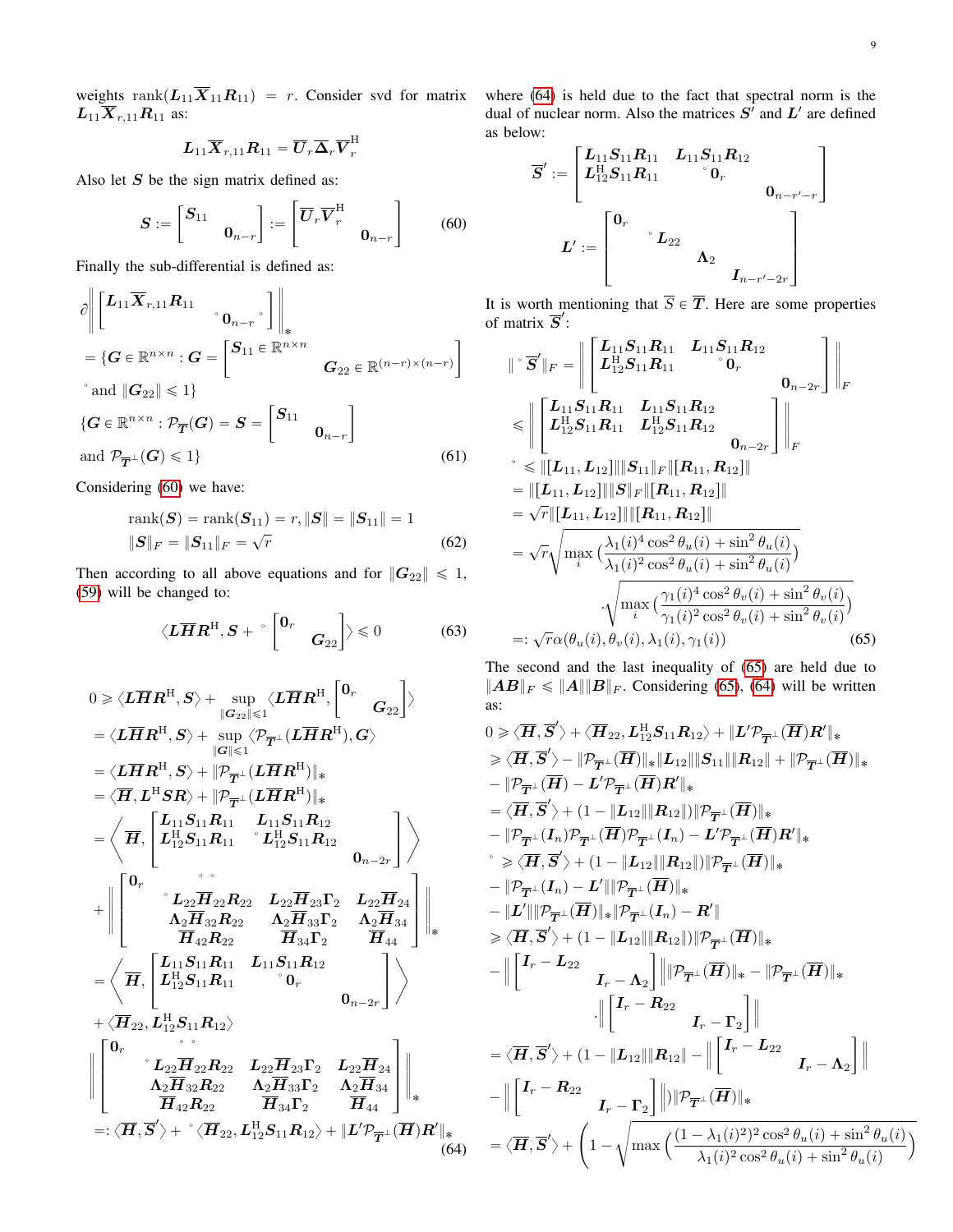$$
\sqrt{\max_{i} \left( \frac{(1 - \gamma_1(i)^2)^2 \cos^2 \theta_v(i) \sin^2 \theta_v(i)}{\gamma_1(i)^2 \cos^2 \theta_v(i) + \sin^2 \theta_v(i)} \right)}
$$
\n
$$
- \max_{i} \{\max_{i} (\lambda_2(i) - 1), \max_{i} \left( \frac{\lambda_1(i)}{\sqrt{\lambda_1(i)^2 \cos^2 \theta_u(i) + \sin^2 \theta_u(i)}} \right)
$$
\n
$$
= -1 \}
$$
\n
$$
+ \max_{i} \{\max_{i} (\gamma_2(i) - 1),
$$
\n
$$
= \max_{i} \left( \frac{\gamma_1(i)}{\sqrt{\gamma_1(i)^2 \cos^2 \theta_v(i) + \sin^2 \theta_v(i)}} - 1 \right) \} \cdot \left| \mathcal{P}_{\overline{T}} \perp (\overline{H}) \right|_*
$$
\n
$$
=: \langle \overline{H}, \overline{S}' \rangle + (1 - \alpha_6(\theta_u(i), \theta_v(i)\lambda_i, \gamma_i)) \cdot \left| \mathcal{P}_{\overline{T}} \perp (\overline{H}) \right|_*
$$
\n(66)

in which the first inequality holds due to [\(64\)](#page-8-1), the second one comes from holder's inequality and the fact that  $\overline{H}_{22}$  is a part of  $\mathcal{P}_{\overline{T}^{\perp}}(\overline{H})$ . The last inequality is due to  $ab+a+b \leq \frac{3}{2}(a+b)$ . Following lemma defines dual certificate.

<span id="page-9-3"></span>**Lemma 8.** Let  $T$  be the support of matrix  $X_r$  as defined in [\(34\)](#page-6-3), let  $\min_{i,j} p_{ij} \leq l$ , consider  $\overline{\mathcal{R}_{\Omega}}$  and  $\overline{\mathcal{P}_p}$  as defined in [\(48\)](#page-7-3) *and* [\(50\)](#page-7-4)*, respectively. As long as for*  $i, j \in [1:n]$  :

$$
\max[\log(\alpha_4 n), 1]. \frac{(\mu_i + \nu_j)r \log n}{n}
$$

$$
\cdot \max[\alpha_5 \left(1 + \max_i \frac{\breve{\mu}_i}{\mu_i} + \max_j \frac{\breve{\nu}_j}{\nu_j}\right), 1] \lesssim p_{ij} \le 1
$$
 (67)

*then* [\(68\)](#page-9-0) *holds:*

$$
\|(\mathcal{P}_{\overline{T}} - \mathcal{P}_{\overline{T}} \circ \overline{\mathcal{A}}_p \circ \mathcal{P}_{\overline{T}})(.)\|_{F \to F} \leq \frac{1}{2}
$$
 (68)

*and there exists a matrix*  $\overline{\Pi} \in \mathbb{R}^{n \times n}$  *that ensures* [\(69\)](#page-9-1) *to* [\(71\)](#page-9-2)

$$
\|\overline{S}' - \mathcal{P}_{\overline{T}}(\overline{\Pi})\|_{F} \leq \frac{l}{4\sqrt{2}}\tag{69}
$$

$$
\mathcal{P}_{\overline{T}^{\perp}}(\overline{\Pi}) \le \frac{1}{2}
$$
\n
$$
\overline{\Pi} = \overline{\mathcal{A}}_p(\overline{\Pi})
$$
\n(70)\n(71)

*where*  $\alpha_4$  *and*  $\alpha_5$  *can be defined as:* 

$$
\alpha_4 = \alpha_4(u_i, v_i, \lambda_1(i), \gamma_1(i)) :=
$$
\n
$$
\sqrt{\max_i \left( \frac{\lambda_1(i)^4 \cos^2 \theta_u(i) + \sin^2 \theta_u(i)}{\lambda_1(i)^2 \cos^2 \theta_u(i) + \sin^2 \theta_u(i)} \right)}
$$
\n
$$
\sqrt{\max_i \left( \frac{\gamma_1(i)^4 \cos^2 \theta_v(i) + \sin^2 \theta_v(i)}{\gamma_1(i)^2 \cos^2 \theta_v(i) + \sin^2 \theta_v(i)} \right)}
$$
\n
$$
\alpha_5 = \alpha_5(\theta_u(i), \theta_v(i), \lambda_1(i), \gamma_1(i)) :=
$$
\n
$$
\sqrt{\max_i (\lambda_1(i)^2 \cos^2 \theta_u(i) + \sin^2 \theta_u(i))}
$$
\n
$$
\sqrt{\max_i \left( \frac{\gamma_1(i)^4 \cos^2 \theta_v(i) + \sin^2 \theta_v(i)}{\gamma_1(i)^2 \cos^2 \theta_v(i) + \sin^2 \theta_v(i)} \right)} \cdot \left( 1 + \sqrt{\frac{r' + r}{r} \max_i \frac{\mu_i}{\mu_i}} \right)
$$
\n
$$
+ \sqrt{\max_i (\gamma_1(i)^2 \cos^2 \theta_v(i) + \sin^2 \theta_v(i)} \right) \cdot \left( 1 + \sqrt{\frac{r' + r}{r} \max_i \frac{\mu_i}{\mu_i}} \right)
$$
\n
$$
\sqrt{\max_i \left( \frac{\lambda_1(i)^4 \cos^2 \theta_u(i) + \sin^2 \theta_u(i)}{\lambda_1(i)^2 \cos^2 \theta_u(i) + \sin^2 \theta_u(i)} \right)} \cdot \left( 1 + \sqrt{\frac{r' + r}{r} \max_i \frac{\nu_i}{\nu_i}} \right)
$$
\n(72)

So now, according to Lemma [8](#page-9-3) there exists a  $\overline{\Pi}$  ensures  $(9)$  to  $(71)$ . Thus,  $(64)$  can be re-written as:

$$
0 \geq \langle \overline{H}, \overline{S}' \rangle + (1 - \alpha_6)^{\circ} \| \mathcal{P}_{\overline{T}^{\perp}}(\overline{H}) \|_{*}
$$
\n
$$
= \langle \overline{H}, \mathcal{P}_{\overline{T}}(\overline{\Pi}) \rangle + \langle \overline{H}, \overline{S}' - \mathcal{P}_{\overline{T}}(\overline{\Pi}) \rangle + (1 - \alpha_6)^{\circ} \| \mathcal{P}_{\overline{T}^{\perp}}(\overline{H}) \|_{*}
$$
\n
$$
= \langle \overline{H}, \overline{\Pi} \rangle + \langle \overline{H}, \mathcal{P}_{\overline{T}}(\overline{\Pi}) \rangle + \langle \overline{H}, \overline{S}' - \mathcal{P}_{\overline{T}}(\overline{\Pi}) \rangle
$$
\n
$$
+ (1 - \alpha_6)^{\circ} \| \mathcal{P}_{\overline{T}^{\perp}}(\overline{H}) \|_{*}
$$
\n
$$
= -\langle \overline{H}, \mathcal{P}_{\overline{T}^{\perp}}(\overline{\Pi}) \rangle + \langle \overline{H}, \overline{S}' - \mathcal{P}_{\overline{T}}(\overline{\Pi}) \rangle
$$
\n
$$
+ (1 - \alpha_6)^{\circ} \| \mathcal{P}_{\overline{T}^{\perp}}(\overline{H}) \|_{*}
$$
\n
$$
\geq \| \,^{\circ} \mathcal{P}_{\overline{T}^{\perp}}(\overline{H}) \|_{*} \| \mathcal{P}_{\overline{T}^{\perp}}(\overline{\Pi}) \| - \| \,^{\circ} \mathcal{P}_{\overline{T}}(\overline{H}) \|_{F} \| \overline{S}' - \mathcal{P}_{\overline{T}}(\overline{\Pi}) \|_{F}
$$
\n
$$
+ (1 - \alpha_6)^{\circ} \| \mathcal{P}_{\overline{T}^{\perp}}(\overline{H}) \|_{*}
$$
\n
$$
\geq \frac{-1}{2} \| \,^{\circ} \mathcal{P}_{\overline{T}^{\perp}}(\overline{H}) \|_{*} - \frac{l}{4\sqrt{2}} \| \,^{\circ} \mathcal{P}_{\overline{T}}(\overline{H}) \|_{F} \,^{\circ} + (1 - \alpha_6)^{\circ} \| \mathcal{P}_{\overline{T}^{\perp}}(\overline{H}) \|_{*}
$$
\n
$$
= (\frac{1}{
$$

for  $\alpha_6 \leq 1$ , [\(73\)](#page-9-4) is equivalent to:

<span id="page-9-6"></span><span id="page-9-4"></span>
$$
\left(\frac{1}{2} - \alpha_6\right) \|\degree \mathcal{P}_{\overline{T}^\perp}(\overline{H})\|_* \leq \frac{l}{4\sqrt{2}} \|\degree \mathcal{P}_{\overline{T}}(\overline{H})\|_F \tag{74}
$$

the third inequality of [\(73\)](#page-9-4) comes from Holder's inequality, also it's third inequality holds due to [\(69\)](#page-9-1) and [\(70\)](#page-9-5) and  $\langle H, \overline{\Pi} \rangle$ 

$$
\|\overline{\mathcal{A}}_p(\overline{\boldsymbol{H}})\|_F = \|\mathcal{R}_{\Omega}(\boldsymbol{H})\|_F = \|\mathcal{R}_{\Omega}(\widehat{\boldsymbol{X}} - \boldsymbol{X})\|_F = 0 \quad (75)
$$

<span id="page-9-7"></span>
$$
\langle \overline{H}, \overline{\Pi} \rangle = \langle \overline{H}, \overline{\mathcal{P}}_p(\overline{\Pi}) \rangle = \langle \overline{\mathcal{P}}_p(\overline{H}), \overline{\Pi} \rangle = 0 \qquad (76)
$$

<span id="page-9-0"></span>In order to calculate upper bound of [\(74\)](#page-9-6) first consider:

$$
\|\overline{\mathcal{A}}_p(\mathcal{P}_{\overline{T}}(\overline{H}))\|_F = \|\overline{\mathcal{A}}_p(\mathcal{P}_{\overline{T}^\perp}(\overline{H}))\|_F
$$
  
\$\leq \|\overline{\mathcal{A}}\_p(.)\|\_{F \to F} \|\mathcal{P}\_{\overline{T}^\perp}(\overline{H})\|\_F \leq \frac{1}{l} \|\mathcal{P}\_{\overline{T}^\perp}(\overline{H})\|\_F \qquad (77)\$

<span id="page-9-5"></span><span id="page-9-2"></span><span id="page-9-1"></span>Now considering Lemma [8,](#page-9-3) one can say:

$$
\|\overline{\mathcal{A}}_{p}(\mathcal{P}_{\overline{T}}(\overline{H}))\|_{F}^{2} = \langle \mathcal{P}_{\overline{T}}(\overline{H}), (\overline{\mathcal{A}}_{p} \circ \overline{\mathcal{A}}_{p})(\mathcal{P}_{\overline{T}}(\overline{H}))) \rangle \n\geq \langle \mathcal{P}_{\overline{T}}(\overline{H}), \overline{\mathcal{A}}_{p}(\mathcal{P}_{\overline{T}}(\overline{H}))) \rangle = \langle \mathcal{P}_{\overline{T}}(\overline{H}), \mathcal{P}_{\overline{T}}(\overline{H})) \rangle \n+ \langle \mathcal{P}_{\overline{T}}(\overline{H}), (\mathcal{P}_{\overline{T}} \circ \overline{\mathcal{A}}_{p} \circ \mathcal{P}_{\overline{T}} - \mathcal{P}_{\overline{T}}) \circ \mathcal{P}_{\overline{T}}(\overline{H}) \rangle \n\geq \|\mathcal{P}_{\overline{T}}(\overline{H})\|_{F}^{2} - \|\mathcal{P}_{\overline{T}} \circ \overline{\mathcal{A}}_{p} \circ \mathcal{P}_{\overline{T}} - \mathcal{P}_{\overline{T}}\|_{F \to F} \|\mathcal{P}_{\overline{T}}(\overline{H})\|_{F}^{2} \n\geq \frac{1}{2} \|\mathcal{P}_{\overline{T}}(\overline{H})\|_{F}^{2}
$$
\n(78)

Thus, comparing and combining [\(77\)](#page-9-7) and [\(78\)](#page-9-8) leads to:

<span id="page-9-9"></span><span id="page-9-8"></span>
$$
\|\mathcal{P}_{\overline{T}}(\overline{H})\|_{F} \leqslant \frac{\sqrt{2}}{l} \|\mathcal{P}_{\overline{T}^{\perp}}(\overline{H})\|_{F} \tag{79}
$$

Finally considering [\(79\)](#page-9-9), [\(74\)](#page-9-6) leads to:

$$
\left(\frac{1}{2} - \alpha_6\right) \|\mathcal{P}_{\overline{T}^\perp}(\overline{H})\|_* \leq \frac{l}{4\sqrt{2}} \|\mathcal{P}_{\overline{T}^\perp}(\overline{H})\|_F \qquad (80)
$$

in which it can be concluded that as long as  $\alpha_6 \leq \frac{1}{4}$ ,  $\mathcal{P}_{\overline{T}^{\perp}}(\mathbf{H}) = 0$ . So According to the aforementioned tips, the error bound of  $\overline{H}$  is:

$$
\|\overline{H}\|_{F} \leqslant \|\mathcal{P}_{\overline{T}^{\perp}}(\overline{H})\|_{F} + \|\mathcal{P}_{\overline{T}}(\overline{H})\|_{F}
$$
  

$$
\leqslant \left(\frac{\sqrt{2}}{l} + \degree 1\right) \|\mathcal{P}_{\overline{T}^{\perp}}(\overline{H})\|_{F} = 0; \tag{81}
$$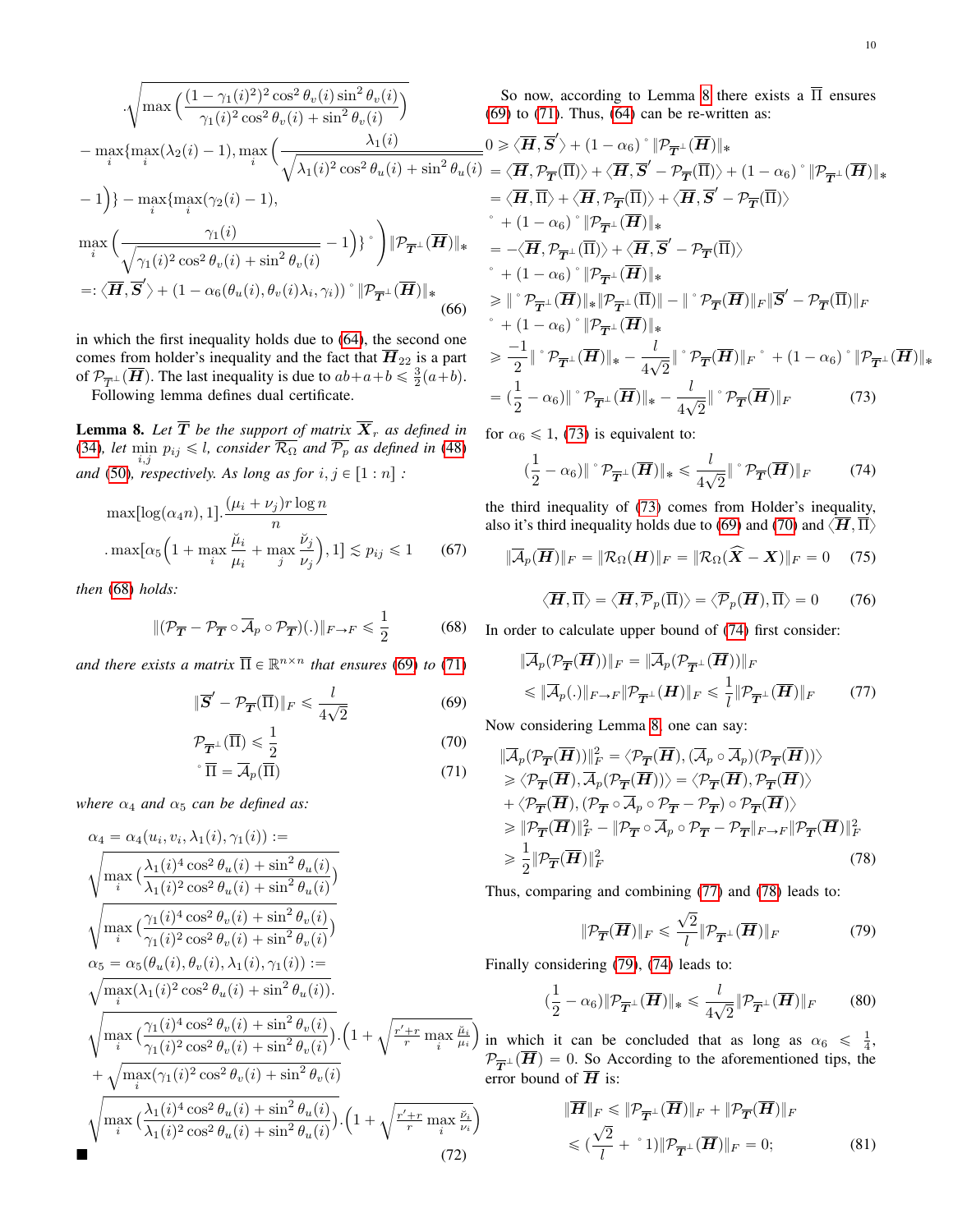and  $\overline{X} = X$ . Expanding the existing results for low rank matrix and observations in noisy environments, one can say:

$$
\|\widehat{\mathbf{X}} - \mathbf{X}\|_{F} \leq \frac{\sqrt{h}}{l} \|Q_{\widetilde{\mathbf{U}}_{r}} \mathbf{X}_{r} + Q_{\widetilde{\mathbf{V}}_{r}}\|_{*} + \frac{e\sqrt{n}h^{\frac{3}{2}}}{l} \n\frac{\sqrt{h}}{l} \|Q_{\widetilde{\mathbf{U}}_{r}}\| \| \mathbf{X}_{r} + \|_{*} \|Q_{\widetilde{\mathbf{V}}_{r}}\| + \frac{e\sqrt{n}h^{\frac{3}{2}}}{l} \n\frac{\sqrt{h}}{l} \| \mathbf{X}_{r} + \|_{*} + \frac{e\sqrt{n}h^{\frac{3}{2}}}{l}
$$
\n(82)

$$
\|\widehat{\boldsymbol{X}} - \boldsymbol{X}\|_{F} \leq \frac{\sqrt{h}}{l} \|\boldsymbol{X}_{r^{+}}\|_{*} + \frac{e\sqrt{n}h^{\frac{3}{2}}}{l}
$$
(83)

## APPENDIX C PROOF OF LEMMA [8](#page-9-3)

As mentioned in the Lemma 3,  $U_r$  and  $\tilde{U}_{r'}$  are orthogonal bases of subspaces  $\mathcal{U}_r$  and  $\widetilde{\mathcal{U}}_{r'}$ , respectively. Now without loss of generality suppose that

$$
\boldsymbol{U}_r^{\mathrm{H}} \widetilde{\boldsymbol{U}}_{r'} = \begin{bmatrix} \cos \theta_u & \mathbf{0}_{r \times r'-r} \end{bmatrix} : \begin{bmatrix} \tilde{C} & \tilde{C} \end{bmatrix}_{r} = \boldsymbol{U}_r^{\mathrm{H}} \begin{bmatrix} \tilde{U}_{1,r} & \tilde{U}_{2,r'-r} \end{bmatrix} \in \mathbb{R}^{r \times r}
$$
\n(84)

where  $\widetilde{U}_{1,r} \in \mathbb{R}^{n \times r}$  and  $\widetilde{U}_{2,r'-r} \in \mathbb{R}^{n \times r'-r}$  are orthogonal bases for subspaces  $\widetilde{\mathcal{U}}_{1,r} \subset \widetilde{\mathcal{U}}_{r'}$  and  $\widetilde{\mathcal{U}}_{2,r'-r} \subset \widetilde{\mathcal{U}}_{r'}$ .

For construct orthonormal bases  $B_L$  in (??)we set

$$
U'_{1,r} := -(I - U_r U_r^{\mathrm{H}}) \tilde{U}_{1,r} \sin^{-1}(\theta_u) = -P_{\tilde{\mathcal{U}}_r^{\perp}} \tilde{U}_{1,r} \sin^{-1}(\theta_u) \in \mathbb{R}
$$
  

$$
U'_{2,r'-r} := -(I - U_r U_r^{\mathrm{H}}) \tilde{U}_{2,r'-r} = -P_{\tilde{\mathcal{U}}_r^{\perp}} \tilde{U}_{2,r'-r} \in \mathbb{R}^{n \times r'-r}
$$
  
(85)

and consider

$$
\mathrm{span}(\boldsymbol{U}''_{n-r'-r})=\mathrm{span}([\boldsymbol{U}_r \quad \boldsymbol{U}'_{r'}])^{\perp}.
$$

Although we explained results and proof for column space but all results exist and honest for row spaces.

## <span id="page-10-8"></span>APPENDIX D PROOF OF LEMMA [2](#page-5-2)

We use from tow important following point for proof of equalities in Lemma [2:](#page-5-2)

- 1) The operator norm of the diagonal matrix is the max element of the matrix.
- 2) For  $\mathbf{X} \in \mathbb{R}^{n \times n}$

$$
\|\boldsymbol{X}\| = \sqrt{\lambda_{\max}(\boldsymbol{X}^{\mathrm{H}}\boldsymbol{X})} = \sigma_{\max}(\boldsymbol{X}),
$$

where  $\lambda_{\text{max}}(\boldsymbol{X}^{\text{H}}\boldsymbol{X})$  is largest eigenvalue of  $\boldsymbol{X}^{\text{H}}\boldsymbol{X}$  and  $\sigma_{\text{max}}(X)$  the largest singular value of X [\[27,](#page-11-18) Lemma A.5.]

$$
||L_{11}|| = ||\Delta_L|| = \sqrt{\max(\lambda_1(i)^2 \cos^2 \theta_u(i) + \sin^2 \theta_u(i))},
$$
  
\n
$$
||L_{12}|| = \sqrt{\max\left(\frac{(1-\lambda_1(i)^2)^2 \cos^2 \theta_u(i) + \sin^2 \theta_u(i)}{\lambda_1(i)^2 \cos^2 \theta_u(i) + \sin^2 \theta_u(i)}\right)},
$$
  
\n
$$
||T_r - L_{22}|| = ||I_r - \Delta \Delta_L^{-1}|| =
$$
  
\n
$$
\sqrt{\max_{i} \left(\frac{(\lambda_1(i) - \sqrt{\lambda_i^2 \cos^2 \theta_u(i) + \sin^2 \theta_u(i)})^2}{\lambda_1(i)^2 \cos^2 \theta_u(i) + \sin^2 \theta_u(i)}\right)},
$$
  
\n
$$
||[I_r - L_{22} \qquad I_r - \Lambda_2]|| = \max\{\max(1 - \lambda_2(i))\}
$$
  
\n
$$
\cdot \max_{i} \left(1 - \frac{\lambda_1(i)}{\sqrt{\lambda_1(i)^2 \cos^2 \theta_u(i) + \sin^2 \theta_u(i)}}\right)\},
$$
  
\n
$$
||[L_{11} \quad L_{12}]||^2 = \max_i \left|\left[\sqrt{(\lambda_1(i)^2 \cos^2 \theta_u(i) + \sin^2 \theta_u(i)} + \frac{(\lambda_1(i)^2 \cos^2 \theta_u(i) + \sin^2 \theta_u(i)}{\sqrt{(\lambda_1(i)^2 \cos^2 \theta_u(i) + \sin^2 \theta_u(i)}}\right)\right|_2^2\right|
$$
  
\n
$$
= \max_i \left(\frac{\lambda_1(i)^4 \cos^2 \theta_u(i) + \sin^2 \theta_u(i)}{\lambda_1(i)^2 \cos^2 \theta_u(i) + \sin^2 \theta_u(i)}\right)
$$
  
\n
$$
||T_r - L_{22} \qquad I_r - L_{22} \qquad \text{for } \Delta_1(i) = \Delta_2(i)
$$
  
\n
$$
||T_r - L_{21} \qquad \text{for } \Delta_2(i) = \Delta_2(i)
$$
  
\n
$$
||T_r - L_{22} \qquad \text{for } \Delta_1(i) = \Delta_2(i)
$$
  
\n
$$
||T_r - L_{23} \qquad \text{for } \Delta_1(i) = \Delta_3(i)
$$
<

#### **REFERENCES**

- <span id="page-10-0"></span>[1] E. J. Candès and B. Recht, "Exact matrix completion via convex optimization," *Foundations of Computational mathematics*, vol. 9, no. 6, p. 717, 2009.
- <span id="page-10-1"></span>[2] B. Recht, "A simpler approach to matrix completion.," *Journal of Machine Learning Research*, vol. 12, no. 12, 2011.
- <span id="page-10-2"></span>[3] E. J. Candes and Y. Plan, "Matrix completion with noise," *Proceedings of the IEEE*, vol. 98, no. 6, pp. 925–936, 2010.
- <span id="page-10-3"></span>[4] B. Recht, M. Fazel, and P. A. Parrilo, "Guaranteed minimum-rank solutions of linear matrix equations via nuclear norm minimization," *SIAM review*, vol. 52, no. 3, pp. 471–501, 2010.
- <span id="page-10-4"></span>[5] D. Gross, Y.-K. Liu, S. T. Flammia, S. Becker, and J. Eisert, "Quantum state tomography via compressed sensing," *Physical review letters*, vol. 105, no. 15, p. 150401, 2010.
- <span id="page-10-5"></span>[6] J. P. Haldar and Z.-P. Liang, "Spatiotemporal imaging with partially separable functions: A matrix recovery approach," in *2010 IEEE International Symposium on Biomedical Imaging: From Nano to Macro*, pp. 716–719, IEEE, 2010.
- <span id="page-10-6"></span>[7] B. Zhao, J. P. Haldar, C. Brinegar, and Z.-P. Liang, "Low rank matrix recovery for real-time cardiac mri," in *2010 IEEE International Symposium on Biomedical Imaging: From Nano to Macro*, pp. 996–999, IEEE, 2010.
- <span id="page-10-7"></span>[8] N. Srebro and R. R. Salakhutdinov, "Collaborative filtering in a nonuniform world: Learning with the weighted trace norm," in *Advances in Neural Information Processing Systems*, pp. 2056–2064, 2010.